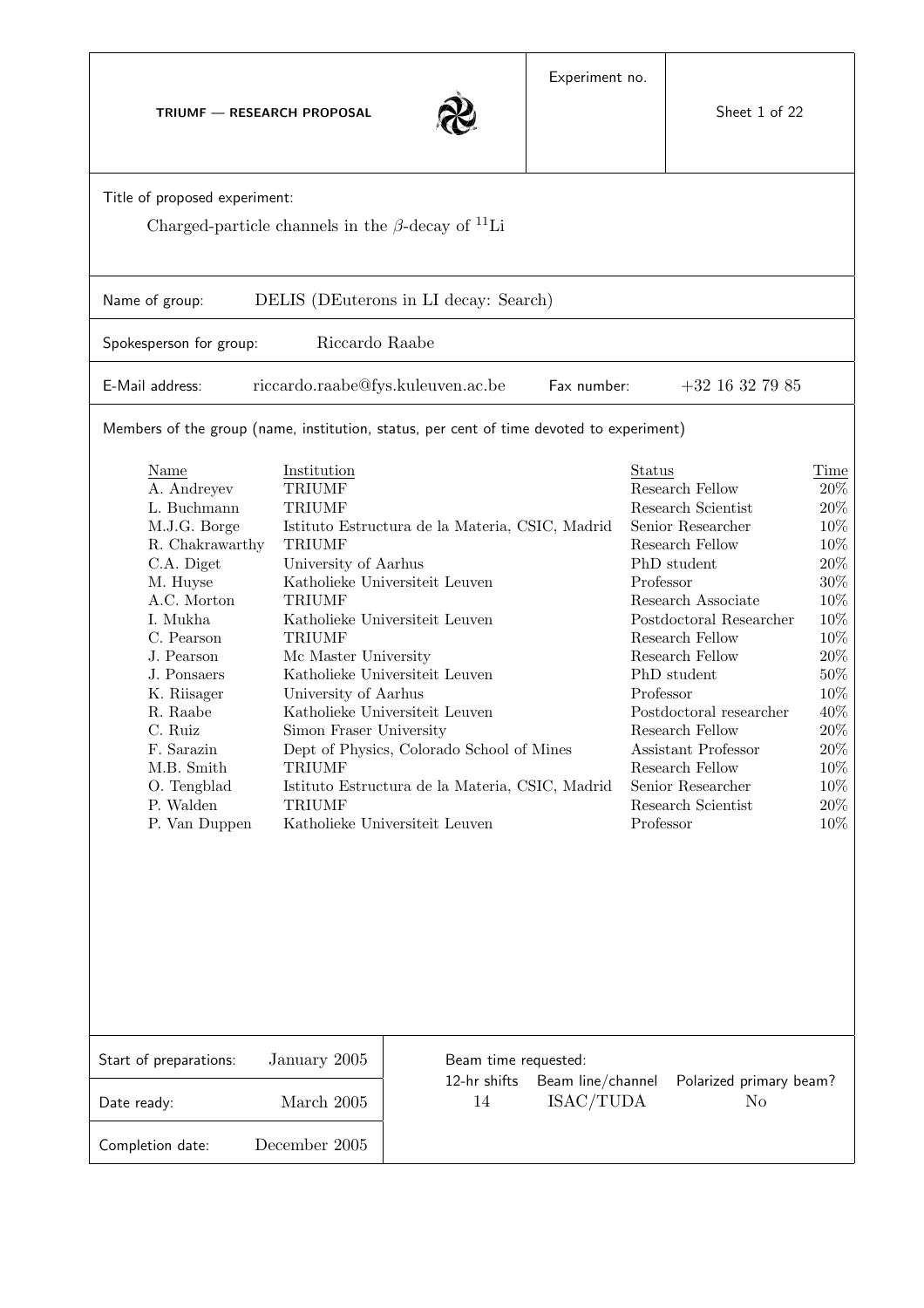We aim at studying the charged-particle<sup>1</sup> channels of the  $\beta$ -decay of the halo nucleus  $11$ Li. We are especially interested in the channels fed by the decay through a state at  $E^* \sim 18.1$  MeV in <sup>11</sup>Be. One particular channel, <sup>11</sup>Li  $\stackrel{\beta}{\longrightarrow} {}^9\text{Li} + d$ , can also occur by direct decay into the  ${}^{9}Li + d$  continuum and provides information about the spatial wavefunction of the (halo-) ground state of  $^{11}$ Li.

The total branching ratio to those channels is less than 1%. In order to compare with theoretical models, both the value of each branching ratio and the shape of the charged-particle spectra are of importance.

We plan to use a novel technique by implanting the post-accelerated  $^{11}$ Li nuclei directly into a finely segmented silicon detector and observe the decay events. The high segmentation allows  $\beta$  particles to escape limiting the importance of their background. Further advantages with respect to previous techniques are the very large efficiency, a very reliable normalization for the measured branching ratios, and access to the history of each decay and . Identification of the different modes will be possible via the observation of characteristic daughter decays (energy and half-life).

For this purpose a <sup>11</sup>Li beam at 15 MeV should be developed. Also, beams of <sup>8</sup>Li at 12 MeV and <sup>9</sup>Li at 13.5 MeV should be used to perform two short calibration runs.

<sup>1</sup>Through the proposal we use "charged particles" in the sense of ions emitted in particular decay channels, in contrast to  $\beta$  particles emitted in all channels.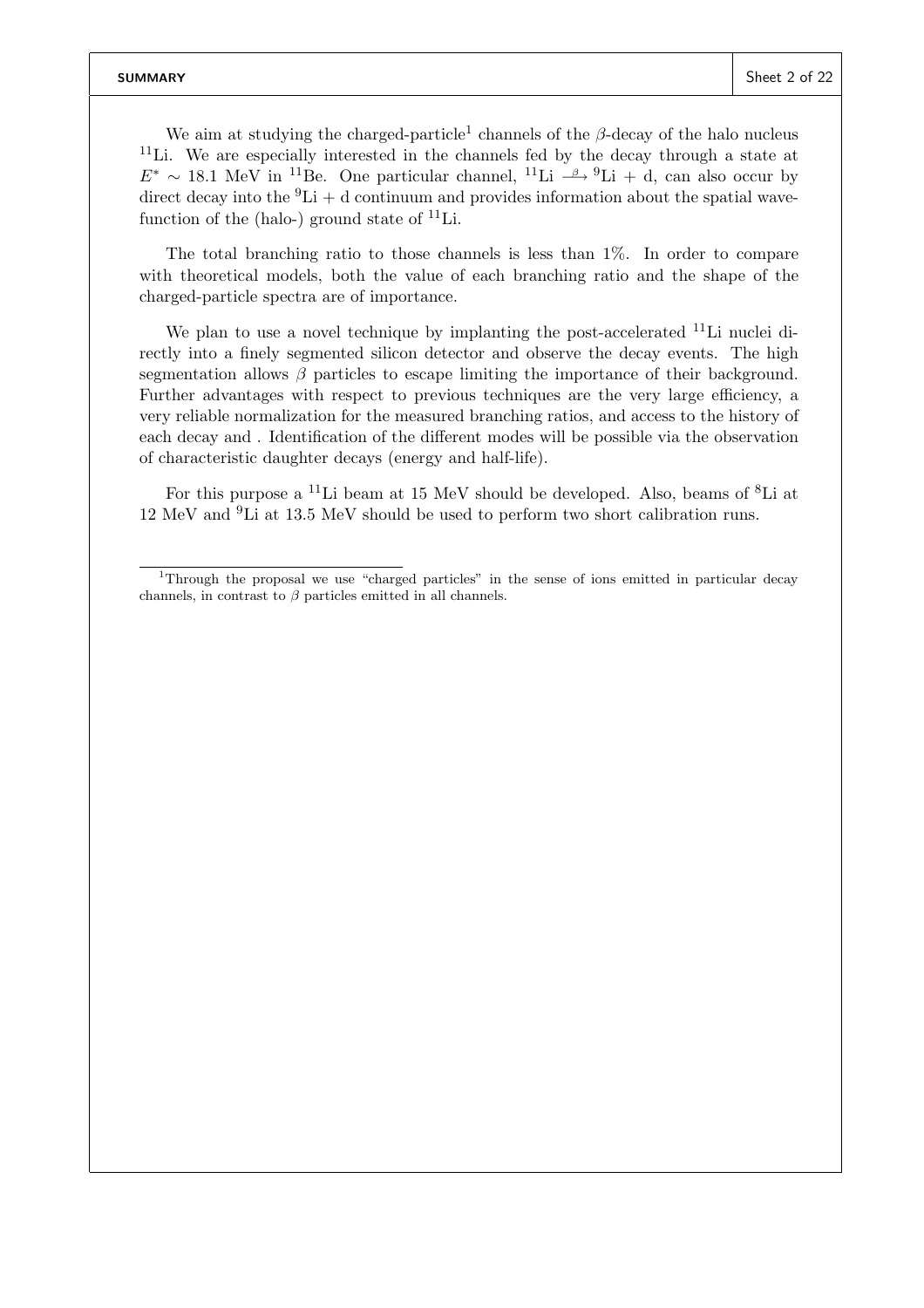Experimental area

ISAC

Primary beam and target (energy, energy spread, intensity, pulse characteristics, emittance)

p (500 MeV, 40  $\mu$ A) on Ta

Secondary channel TUDA

Secondary beam (particle type, momentum range, momentum bite, solid angle, spot size, emmittance, intensity, beam purity, target, special characteristics)

- <sup>11</sup>Li (unstable, 8.6 ms) 15 MeV
- $^{9}$ Li (unstable, 178 ms) 13.5 MeV
- <sup>8</sup>Li (unstable, 838 ms) 12 MeV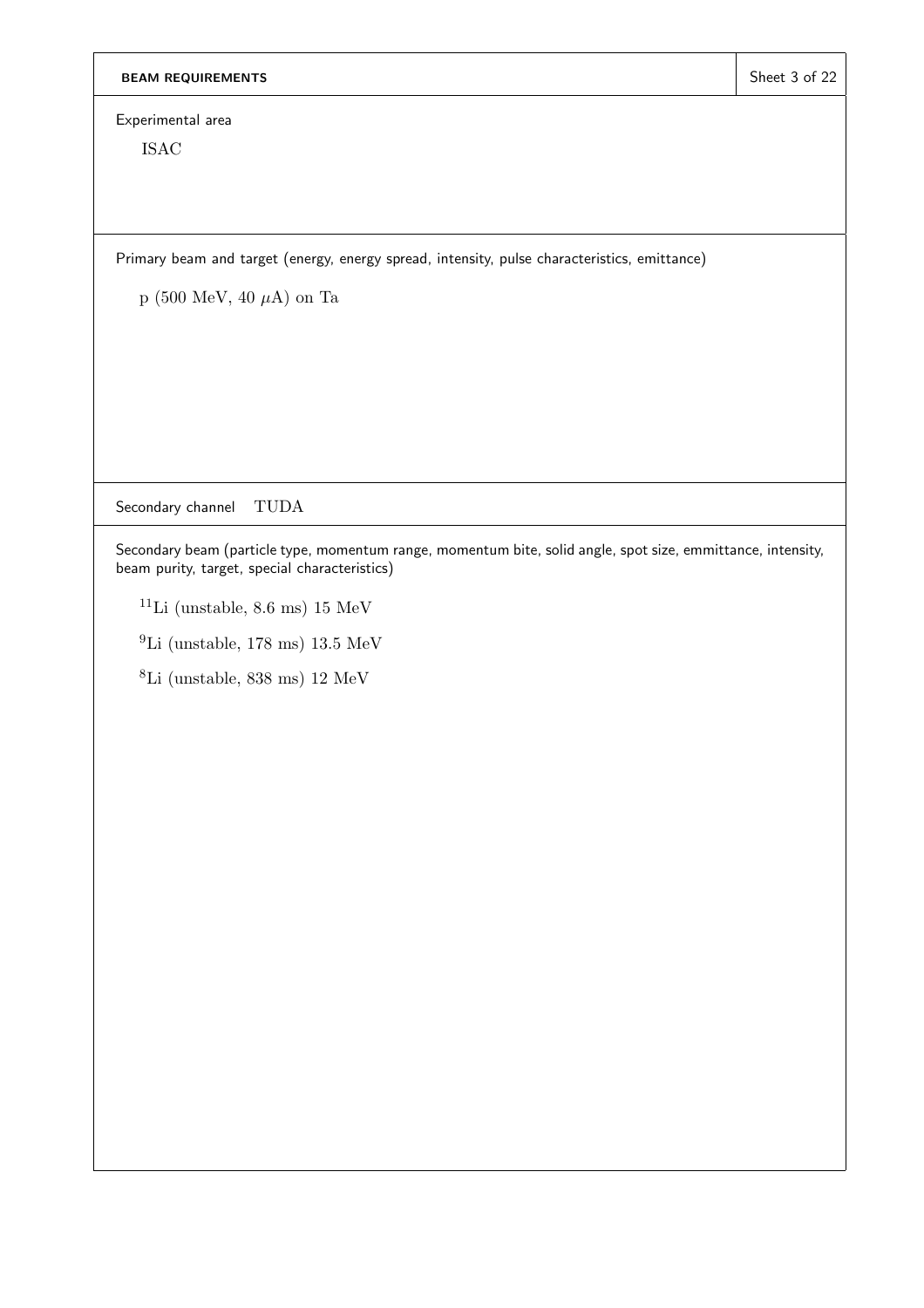# SUPPORT REQUIREMENTS SUPPORT REQUIREMENTS

## TRIUMF SUPPORT:

Development of a pure post-accelerated 15 MeV  $^{11}{\rm Li}$  beam (the experiment is feasible with a minimum of 100 particles per second; intensities up to  $10^4$  particle per second can be used).

Development of post-accelerated <sup>8</sup>Li and <sup>9</sup>Li beams (maximum usable intensity  $\sim 10^4$ particles per second).

NON-TRIUMF SUPPORT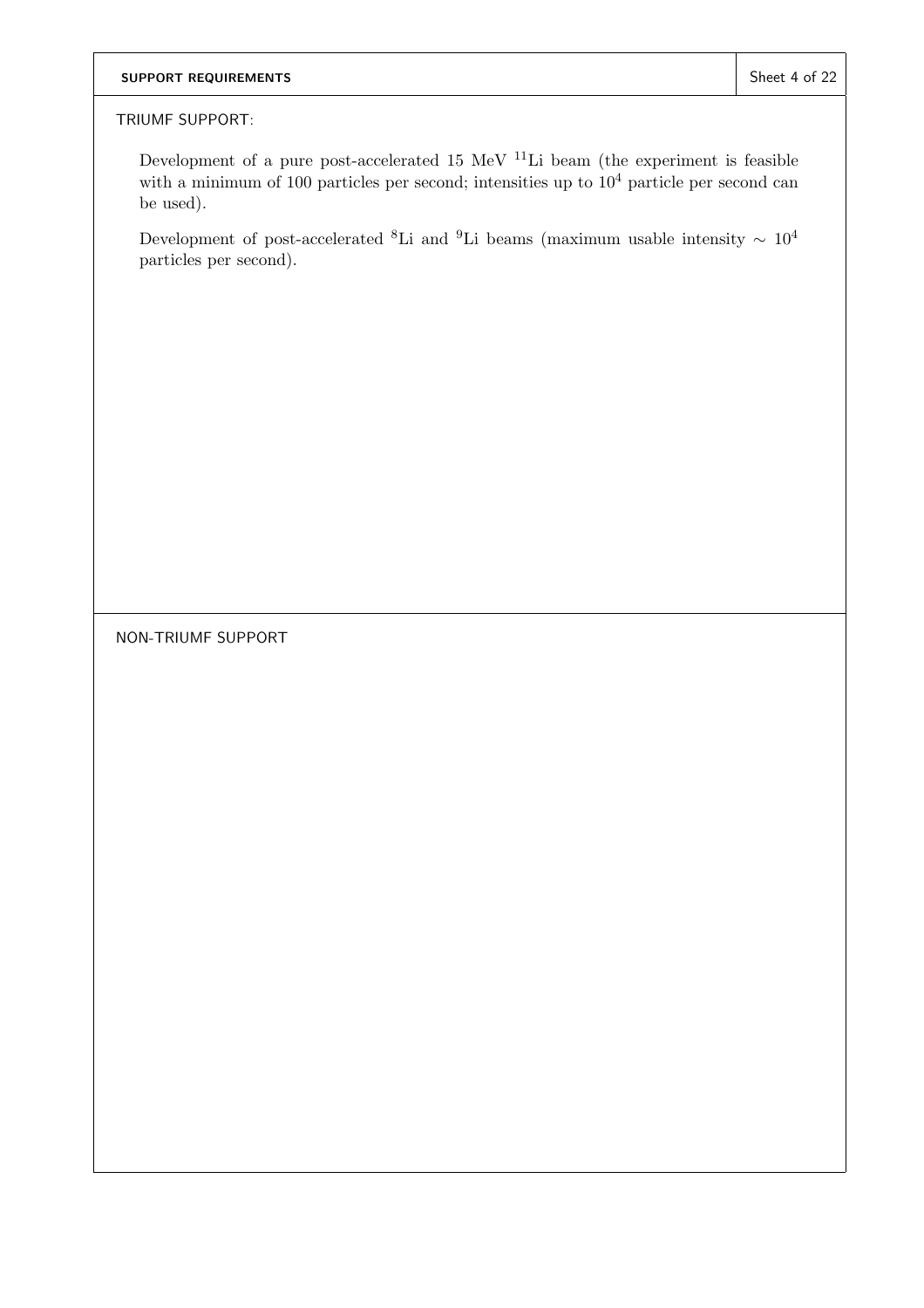No unusual safety hazards are associated with this experiment. Standard precautions will be taken with the detector high voltages and the vacuum system.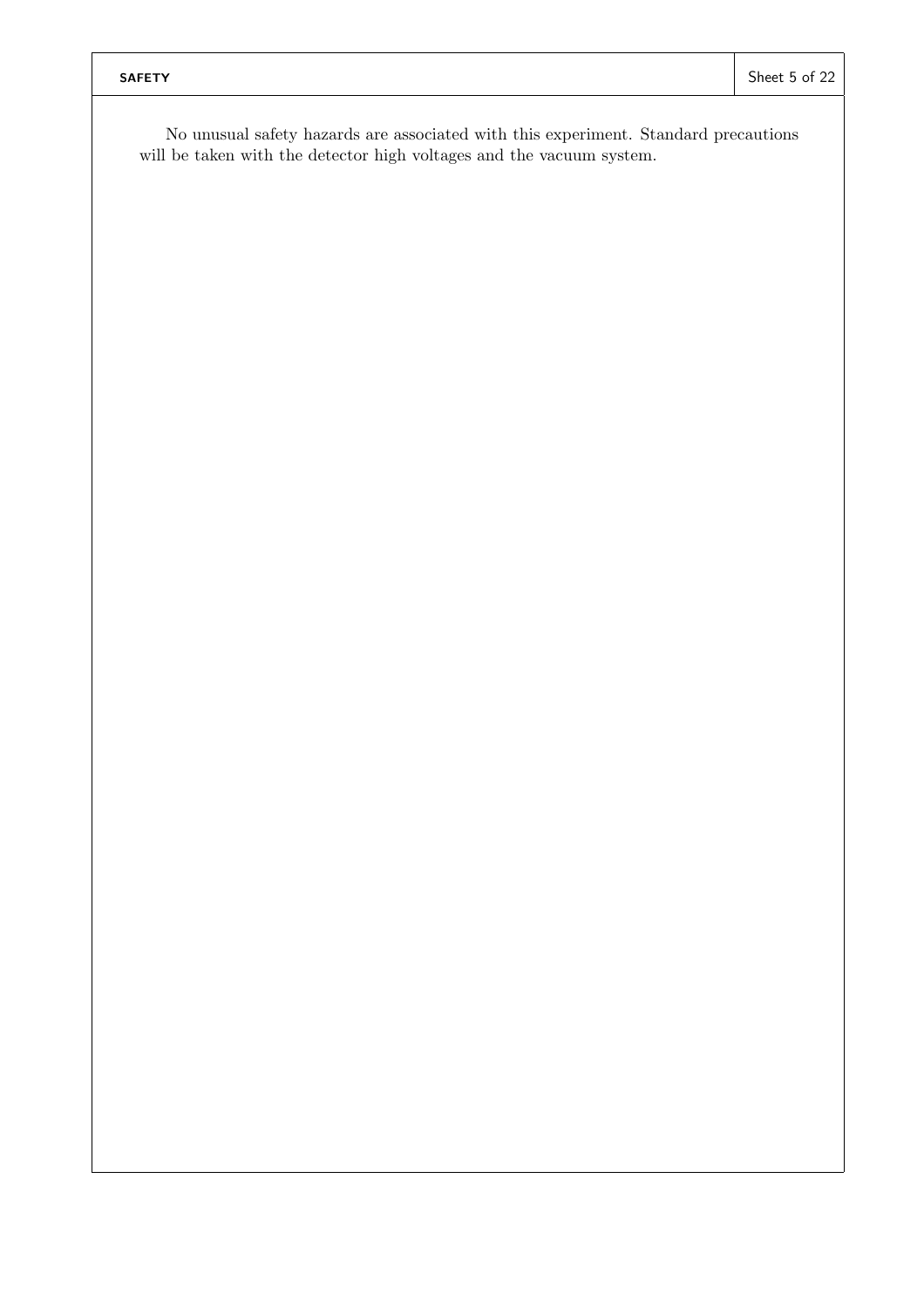## 1 Scientific Justification

Halo nuclei were first discovered in a series of experiments in the mid eighties [1,2], and they immediately became an important subject of research in nuclear physics. Their remarkable properties are connected to an extended matter distribution and weak binding energy. Experimental and theoretical efforts try to reproduce such properties by establishing the form of the wave function.

The nucleus  $11$ Li is the most extended such system known so far. It has been investigated in a variety of ways, mainly through nuclear reactions at high and intermediate energies. In order to extract valuable information from such measurements, assumptions need be made on the reaction mechanisms, which are in turn often poorly known.

The  $\beta$ -decay process has the advantage of being well understood. The overlap between mother and daughter states determines the decay probabilities. From these and the Qvalue, direct information can be extracted for the mother state if the structure of the daughter states is known.

The scheme of the β-decay of <sup>11</sup>Li is presented in Figure 1. The only bound state fed in the decay is the  $E^* = 320$  keV state in <sup>11</sup>Be: this mode has been accurately studied in various experiments [4–8] and theoretical works [9]. Due to the large Q-value (about 20.6 MeV) many other particle-emission channels are open and have been observed through the years:  $\beta$ 2n [10],  $\beta$ 3n [11],  $\beta$ <sup>6</sup>He [12],  $\beta$ t [13] and  $\beta$ d [14].

The decay to excited states in <sup>11</sup>Be<sup>\*</sup> up to  $E^* \sim 10$  MeV has been studied by the detection of delayed-neutron emission in coincidence with  $\gamma$ -rays [7,8,15], and recently with a novel technique [16] based on the Doppler broadening of  $\gamma$ -lines [17,18].

In this proposal, we are interested in the decay channels proceeding through higher excited states in <sup>11</sup>Be, where the  $B<sub>GT</sub>$  is large, as systematically found for light neutron-rich nuclei [19]. Such a phenomenon can have several explanations [19–21]; the large  $B_{GT}$  value is in any case an indication of a large overlap between the mother and daughter states. In <sup>11</sup>Be such a resonance has been identified at  $E^* \sim 18.1$  MeV [22]. Various decay channels are open (see Figure 1): by measuring the branching ratios, partial reduced widths can be obtained and thus information on the structure of this state and the <sup>11</sup>Li ground-state. The best measurements performed so far [14,22] succeeded in giving an estimate of the branching ratios, although in some cases only limits were determined. We now aim at improving the uncertainties, together with the ones on the parameters of the 18.1 MeV state in <sup>11</sup>Be.

Among the charged-particle channels,  ${}^{9}Li + d$  can also be reached through a direct transition into the continuum. This type of decay yields even more information about the mother state, since the spatial overlap matrix element is essentially an integral transform of the original spatial wave function. Such a process has been observed for  ${}^{6}$ He [23–25]. For  $11$  Li different calculations have been performed [26,27]. They predict a branching ratio of order  $10^{-4}$  and a deuteron spectrum that typically peaks at a few hundred keV; they also show that both the total branching ratio and the deuteron spectral shape are sensitive to the structure of <sup>11</sup>Li and to the <sup>9</sup>Li + d final state interaction. Experimentally this channel was indeed observed [14] with a  $\sim 10^{-4}$  branching. This value, of the same order of the <sup>8</sup>Li + t channel [13,14], cannot be explained by a decay through the  $E^* \sim 18.1$  MeV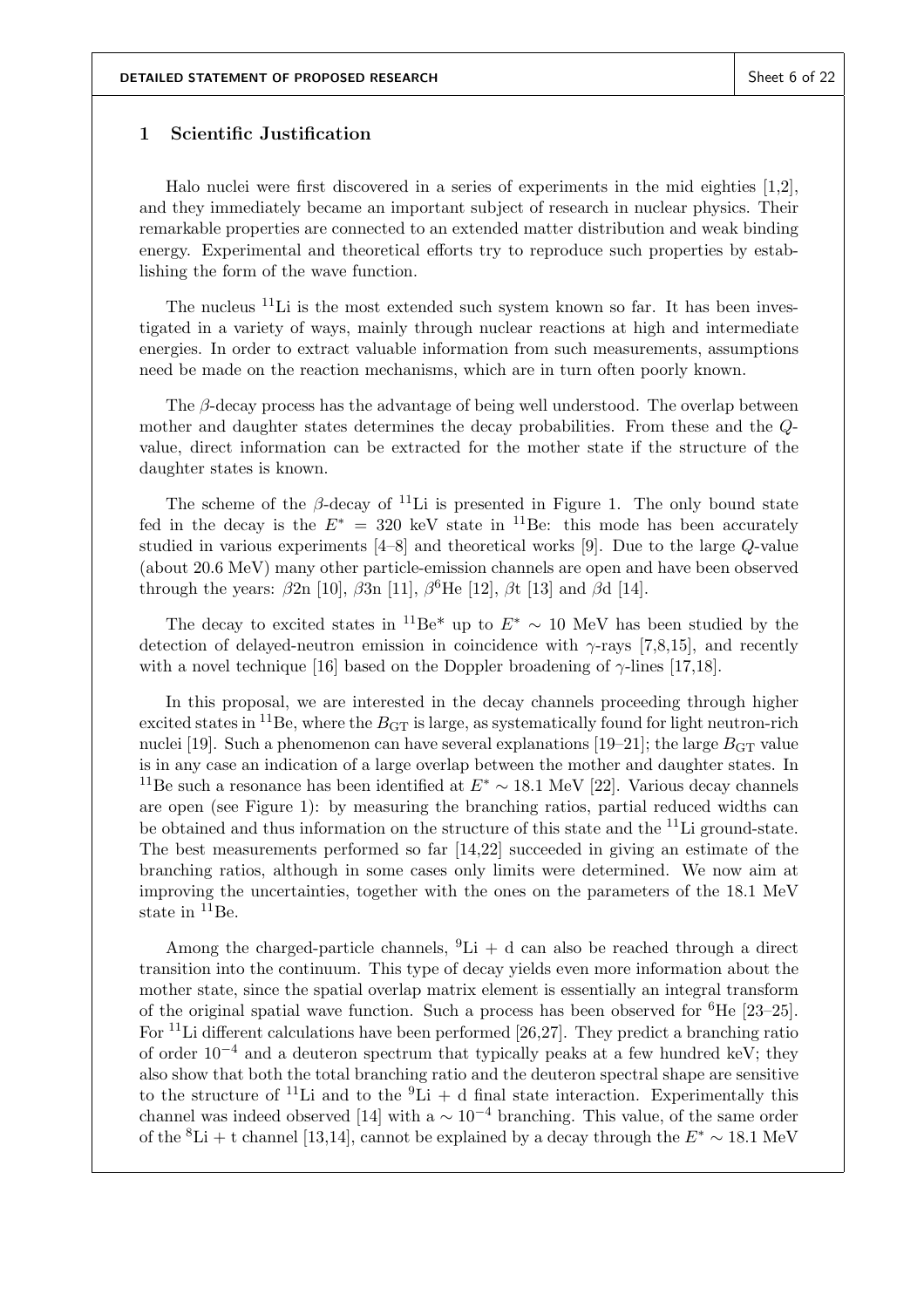state in  ${}^{11}$ Be [22] and was thus interpreted as an indication for the direct-decay mode; however the uncertainties, in particular the problem of separating the  ${}^{9}Li + d$  and  ${}^{8}Li + t$ channels, prevented from deriving firm conclusions. With the method proposed here we can separate the two channels and aim at obtaining a spectrum of the <sup>11</sup>Li  $-\beta$  <sup>9</sup>Li + d decay with substantially better statistics, which will provide an accurate value of the branching ratio. Another advantage is the possibility of measuring the spectrum down to low energy, possibly determining the position of the maximum of the transition probability. These quantities, together, can put strong limits on the choice of the  ${}^{9}Li + d$  optical potential and the  $^{11}$ Li wave function [27].

## 2 Description of the Experiment

A schematic view of the setup is shown in Figure 2.

We will implant the <sup>11</sup>Li ions directly in a thin, highly-segmented silicon detector. All charged particles emitted in the decay of  $^{11}$ Li and its daughters will produce a signal, for which the energy information and a time stamp will be recorded. The segmentation in the detector will allow to observe the history of each decay event and reduce the  $\beta$ -background (see further). At the same time, the total number of implanted ions will provide a very accurate normalization. The technique has been already employed for the observation of the charge-particle channel of the <sup>6</sup>He  $\beta$ -decay, and it is described in [28] (manuscript attached to this proposal).

## 2.1 The implantation detector

The double-sided silicon detector is 78  $\mu$ m thick and 16  $\times$  16 mm<sup>2</sup> in size. Each side is divided in 48 strips,  $300 \mu m$  wide, oriented on perpendicular directions on the two faces. Coincident signals from the two sides identify thus one of 2304 "pixels" of less than  $0.1 \text{ mm}^2$ . The high segmentation provides two main advantages:

• the background from  $\beta$ -particles emitted in the decays is strongly reduced. The situation is pictured in Figure 3 (left). Due to their small energy loss,  $\beta$ -particles either escape from the strip where they are emitted, depositing only a limited amount of energy, or travel along one strip on one side and different strips on the other. In either case the energy deposited in one pixel (obtained by selecting events with only one signal on both sides) is small, regardless of the initial energy. This was studied with simulations and then independently measured through the  $\beta$ -decay of <sup>6</sup>He and <sup>18</sup>Ne [28]. The signal generated by  $\beta$ -particles is mostly lower than the electronic threshold. The ratio between detected  $\beta$ 's and total number of emitted  $\beta$ 's (suppression factor) depends on the value of the thresholds; with the hardware and settings used in previous measurements, even keeping the electronic threshold as low as possible, a suppression factor of  $10^{-3}$  was observed. Statistically,  $\beta$  particles may also deposit a large energy in one pixel, but such an event is rare. The maximum deposited energy which appears in a spectrum of decay events depends on the total number of actual decays. Figure 3 (right) shows how in the case of implantation of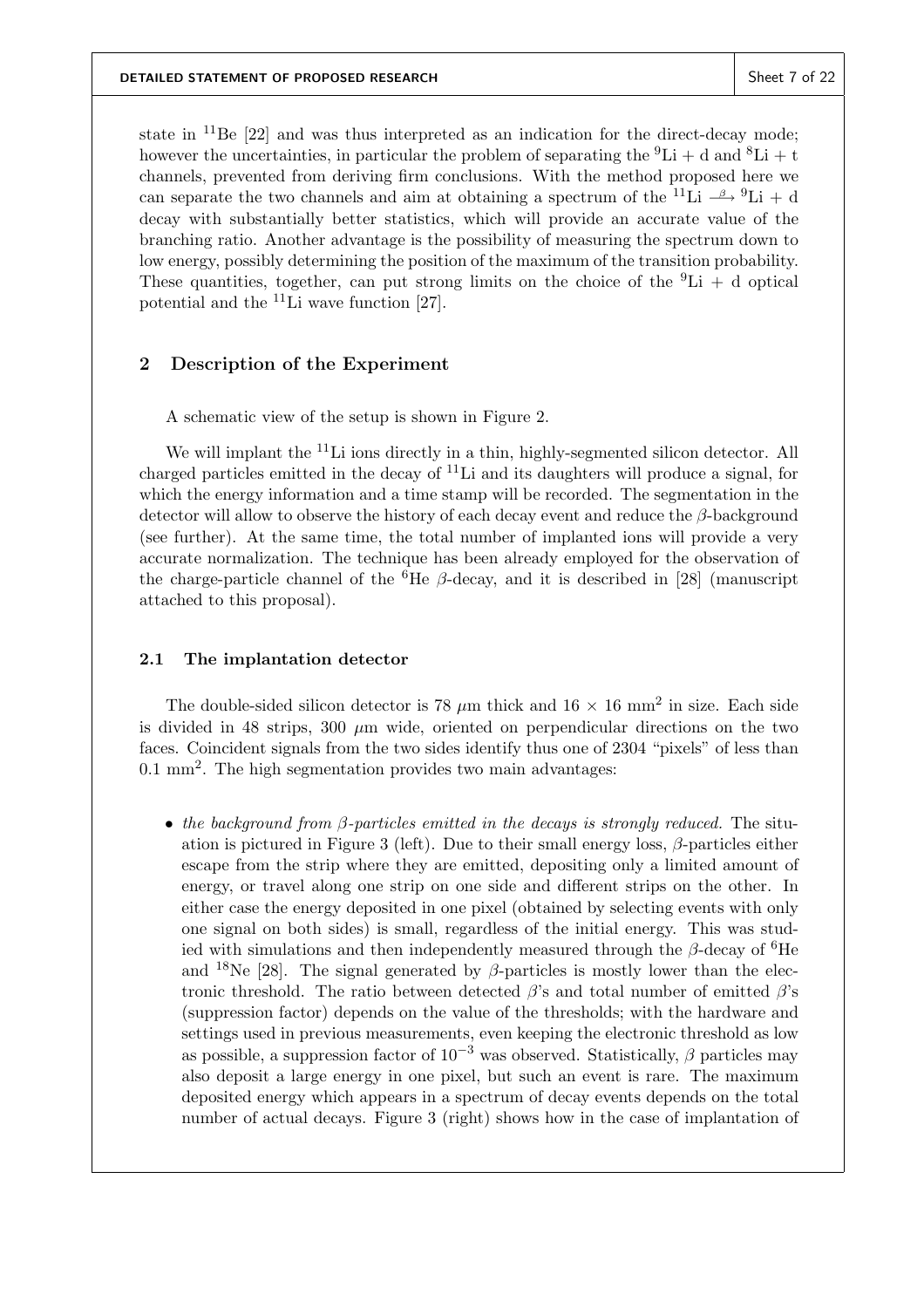$\sim 10^{8}$  <sup>6</sup>He and <sup>18</sup>Ne ions, such maximum energy is about 600 keV [28]. In the case of <sup>11</sup>Li the number of implanted ions will be smaller.

Ions emitted in the charged-particle decay channels, on the other hand, are almost always completely stopped within the same pixel<sup>2</sup> and are detected with efficiency close to 100% above the electronic noise threshold. Above 600 keV, the spectrum of events with one strip firing on each side is a almost pure charged-particle spectrum;

• the history of each implanted  $^{11}Li$  nucleus can be followed. By controlling the rate of the implanted  $11$ Li nuclei, it is possible to observe the decay events in each pixel where an implantation was detected. Some decay channels of  $^{11}$ Li lead to unstable daughters, which in turn decay with different half-lives, emitting, in some cases, charged particles. Using the recorded information on the energy emitted and lifetime, the channels can be identified.

# 2.2 Implantation: the  $11$ Li beam

In order to spread the implantation on the whole detector, the incoming beam should be de-focused. This can be achieved using the magnets on the beam line (see Figure 2) and constantly controlled on line by observing the profile on the detector itself.

The <sup>11</sup>Li ions should be implanted on the middle plane of the detector to optimize the detection geometry of subsequent decay events. Calculations made with SRIM [30] indicate that the beam energy should be  $E_{\text{impl}} = 15 \text{ MeV}$ ; the resulting width of the depth distribution of the <sup>11</sup>Li ions is only a few micrometers. The same calculations performed for the  ${}^{6}$ He case proved sufficiently accurate [28].

Identification of decay channels is based on the spatial correlation of subsequent events (implantation, decay, possible daughter-decay). In some cases, it is necessary to allow sufficient time to observe such events in each pixel where an implantation occurred. In particular the identification of daughter-decay channels with half-lives of the order of 1 s requires keeping the beam intensity within 200-300 particles per second (pps). For other channels, larger beam intensity can be used; to preserve the detector, however, the implanted dose should not exceed  $10^4$  pps.

### 2.3 Identification of the decay channels

The relevant characteristics of the decay channels of  $^{11}$ Li and its daughters are shown in Figure 4 and summarized in Table 1. We are especially interested in the emission following the <sup>11</sup>Li decay through the  $E^* \sim 18.1$  MeV state in <sup>11</sup>Be and the direct decay into  ${}^{9}Li + d$  (see Figure 1). We discuss here briefly the procedures to identify the various channels and evaluate the branching ratios.

<sup>&</sup>lt;sup>2</sup>The worst case is that of deuterons, which have a range of about 33  $\mu$ m for an energy of 2 MeV. But given a uniform distribution in the three-dimensional volume of the pixel, the number of deuterons actually escaping detection remains small.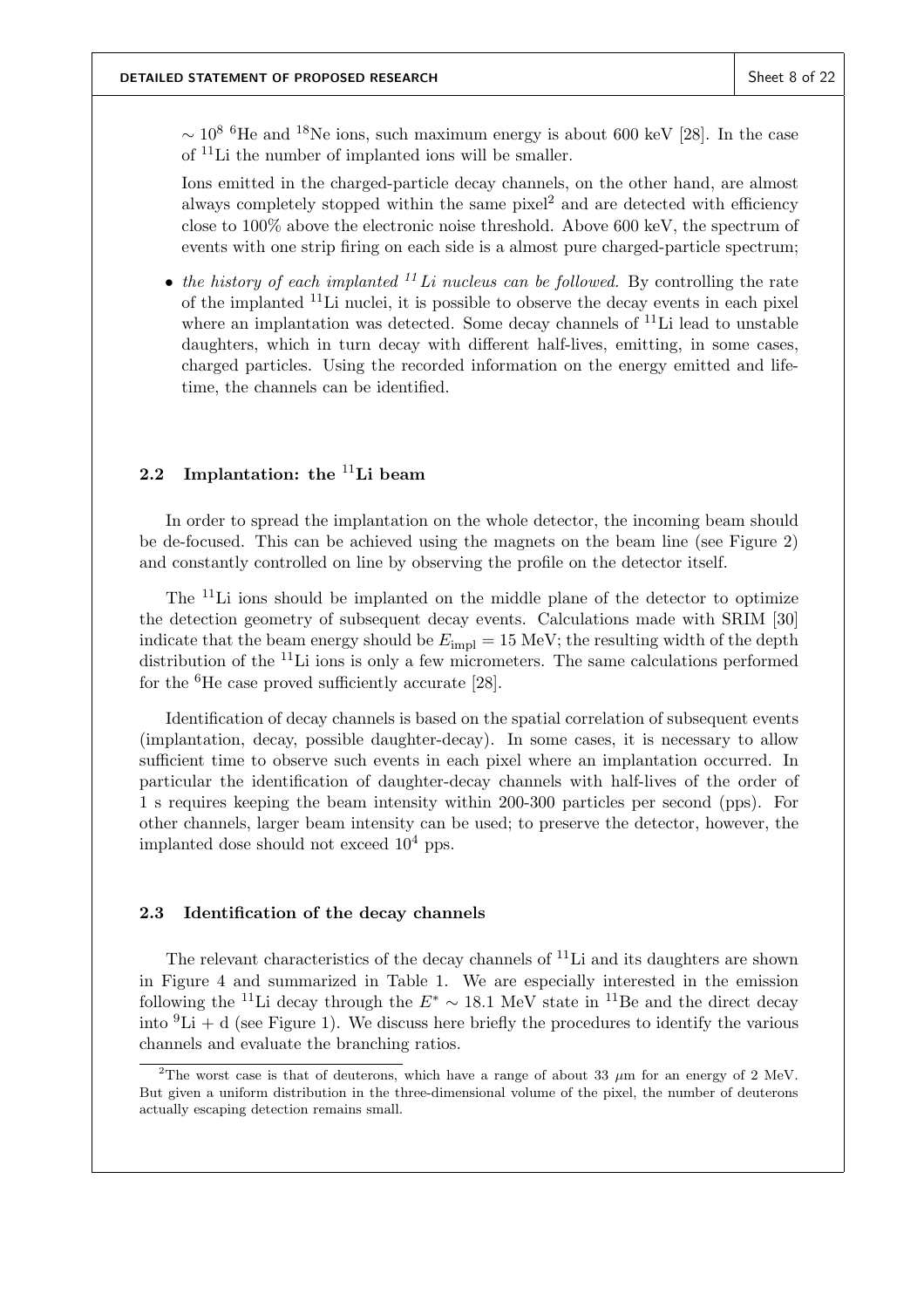| <sup>11</sup> Li channel ( $T_{1/2} = 8.2$ ms) |                                  | Spectrum              | Daughter channel                      |                                          | Spectrum         |                                   |                             |
|------------------------------------------------|----------------------------------|-----------------------|---------------------------------------|------------------------------------------|------------------|-----------------------------------|-----------------------------|
| 1a.<br>$1b$ .                                  | $\sim 7\%$                       | $^{11}$ Be (320 keV)  | pure $\beta$                          | 13.81 s<br>13.81 s                       | 96.9%<br>$3.1\%$ | $^{11}$ B<br>$\mathrm{Li}+\alpha$ | pure $\beta$<br>see Fig. 5d |
| 2.                                             | $\sim75\%$                       | $^{10}$ Be+n          | $\beta$ ; ions (Fig. 5a) <sup>3</sup> | $10^6$ y                                 |                  |                                   |                             |
| 3.                                             | $\sim15\%$                       | $^{9}$ Be+2n          | $\beta$ ; ions (Fig. 5a) <sup>4</sup> | stable                                   |                  |                                   |                             |
| 4.                                             | $\sim1\%$                        | ${}^6He + \alpha + n$ | $\beta$ ; ions (Fig. 5b)              | 806.7 ms                                 | 100\%            | ${}^{6}$ Li                       | pure $\beta$                |
| 5.                                             | $\sim$ 2\%                       | $2\alpha + 3n$        | $\beta$ ; ions (Fig. 5b)              | stable                                   |                  |                                   |                             |
| 6.                                             | $\sim$ 10 <sup>-4</sup>          | ${}^{8}$ Li+t         | $ions$ (Fig. 5c)                      | $838$ ms                                 | 100\%            | $2\alpha$                         | see Fig. 5d                 |
| 7a.<br>7b.                                     | $\sim 10^{-4}$ <sup>9</sup> Li+d |                       | $ions$ (Fig. 5c)                      | $178.3 \text{ ms}$<br>$178.3 \text{ ms}$ | 50%<br>$50\%$    | $^{9}$ Be<br>$2\alpha+n$          | pure $\beta$<br>see Fig. 5d |

Table 1 Channel of the  $\beta$ -decay of <sup>11</sup>Li and its unstable daughters. Particle spectra are evaluated based on previous results [14,22,29].

•  ${}^{8}\text{Li} + \text{t}$  and  ${}^{9}\text{Li} + \text{d}$ 

Some of the channels are characterized by *two* subsequent decays, and can be identified by requiring that the two consecutive signals observed in a pixel fulfill the corresponding conditions for the energy signals (Figure 5 shows schematically the shape of the energy spectra of the ions emitted in the different channels). Taking into account the strong suppression (a factor  $10^{-3}$ ) of pure β-decay channels, the  ${}^{8}$ Li + t and  ${}^{9}$ Li + d channels (no. 6 and 7b in Table 1) are the dominant ones in this selection. They can be further separated based on the energy of the second event. For this purpose, the exact knowledge of the spectra of the <sup>9</sup>Li and <sup>8</sup>Li in our detector is very important: we plan to measure them directly implanting directly  ${}^{8}$ Li and <sup>9</sup>Li ions in two short runs. This will also provide the efficiency for the detection of <sup>9</sup>Li decay events, which partly lie under the detection threshold.

The main background would be due to spurious identification of random events from other channels (in particular the decay of the long-living  $11$ Be nucleus, channels 1a and 1b in Table 1). For the case of  ${}^{8}Li + t$  the selection in energy on the daughter decay will completely suppress such background; for the case of  ${}^{9}Li + d$ , the short lifetime of  ${}^{9}Li$  (compared to that of other daughter channels) can be used by choosing an appropriate time window after the  $^{11}$ Li decay.

The beam intensity need be kept low to observe the daughter decay in the same pixel before another implantation takes place. We have evaluated that, with a beam of about 200 pps, in one day we can obtain more than 1000 events for each of these two channels. The branching ratios and the form of the particle spectra can thus be accurately measured *even below the*  $\beta$  "noise" at 600 keV, since no condition is required on the energy of the first decay event. The background expected in the  ${}^{9}$ Li + d channel is about 30%; the precise amount is mainly determined by the (well-studied) branching ratio to the <sup>11</sup>Be channel and to the <sup>6</sup>He +  $\alpha$  + n channel, discussed below.

<sup>&</sup>lt;sup>3</sup>The fraction giving charged-particle signals is  $< 1.5\%$  [22].

<sup>&</sup>lt;sup>4</sup>The branching ratio giving charged-particle signals is  $\langle 1.5\% |22|$ .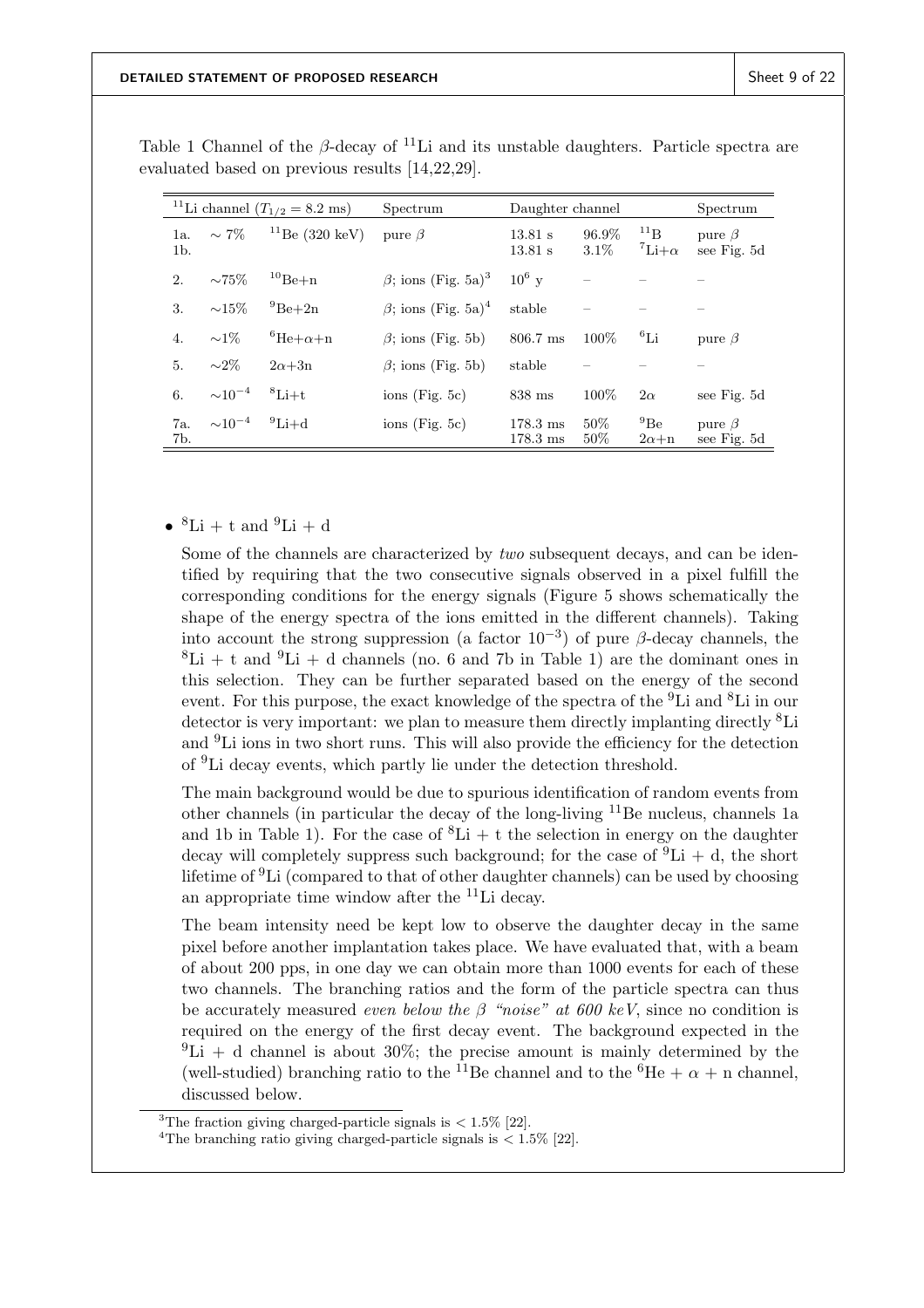•  ${}^{6}\text{He} + \alpha + \text{n}$  and  $2\alpha + 3\text{n}$ 

The energy spectrum of these two channels extends much further than for all others <sup>11</sup>Li-decay events. The latter can be selected by requiring a short time interval between an implantation and the subsequent event. The decay to these channels through the  $E^* \sim 18.1$  MeV in <sup>11</sup>Be determines in fact the high-energy part of their spectra. The branching ratios can be therefore extracted with a procedure similar to the one used in [22]. The total branching ratios need to include the decay through other excited states in <sup>11</sup>Be, which has been measured in triple  $\beta + n + {}^{4,6}He$ coincidences [29].

•  $^{10}$ Be + n and  $^{9}$ Be + 2n

These events represent about 70% of the total number of  $^{11}$ Li decays with energy less than 1.5 MeV, not followed by any daughter decay. The rest is given by the  ${}^{6}$ He +  $\alpha$  + n and  $2\alpha$  + 3n channels discussed above. An accurate branching ratio can be obtained for the sum of all these channels; separate values may have larger uncertainties.

### 3 Experimental Equipment

The equipment for this experiment is limited to the implantation silicon detector with related electronics (less than 100 channels in total). Coupled to these are low-noise, highsensitivity preamplifiers available form the Nuclear Spectroscopy group in Leuven.

We plan to use the electronics (amplifiers, ADCS, TDCs) and data acquisition system available at TRIUMF (TUDA), through the collaboration with the local staff participating in this proposal. The beam line usually hosting the TUDA chamber is particularly suited for its low-noise conditions, which would allow measuring particle spectra down to a low energy threshold.

### 4 Readiness

The detector has been already successfully employed in previous measurements with a post-accelerated <sup>6</sup>He beam from the Louvain-la-Neuve accelerator complex, and is available for use. A short preparation would be needed in order to define the mechanical details for the mounting of the detector on the TUDA beam line.

# 5 Beam Time required

We performed various calculations for the efficiency of our method for the identification of the decay channels, using the simple shape for the energy spectra shown in Figure 5 and varying the beam intensity. A non-uniform distribution of the beam was taken into account. While the actual experimental conditions may change the details, a beam intensity of 200 pps seems optimum for the identification of the  ${}^{8}Li + t$  and  ${}^{9}Li + d$  channels. This would allow collecting about 1000 events in 24 hours for each of these channels, and a higher statistics for the others.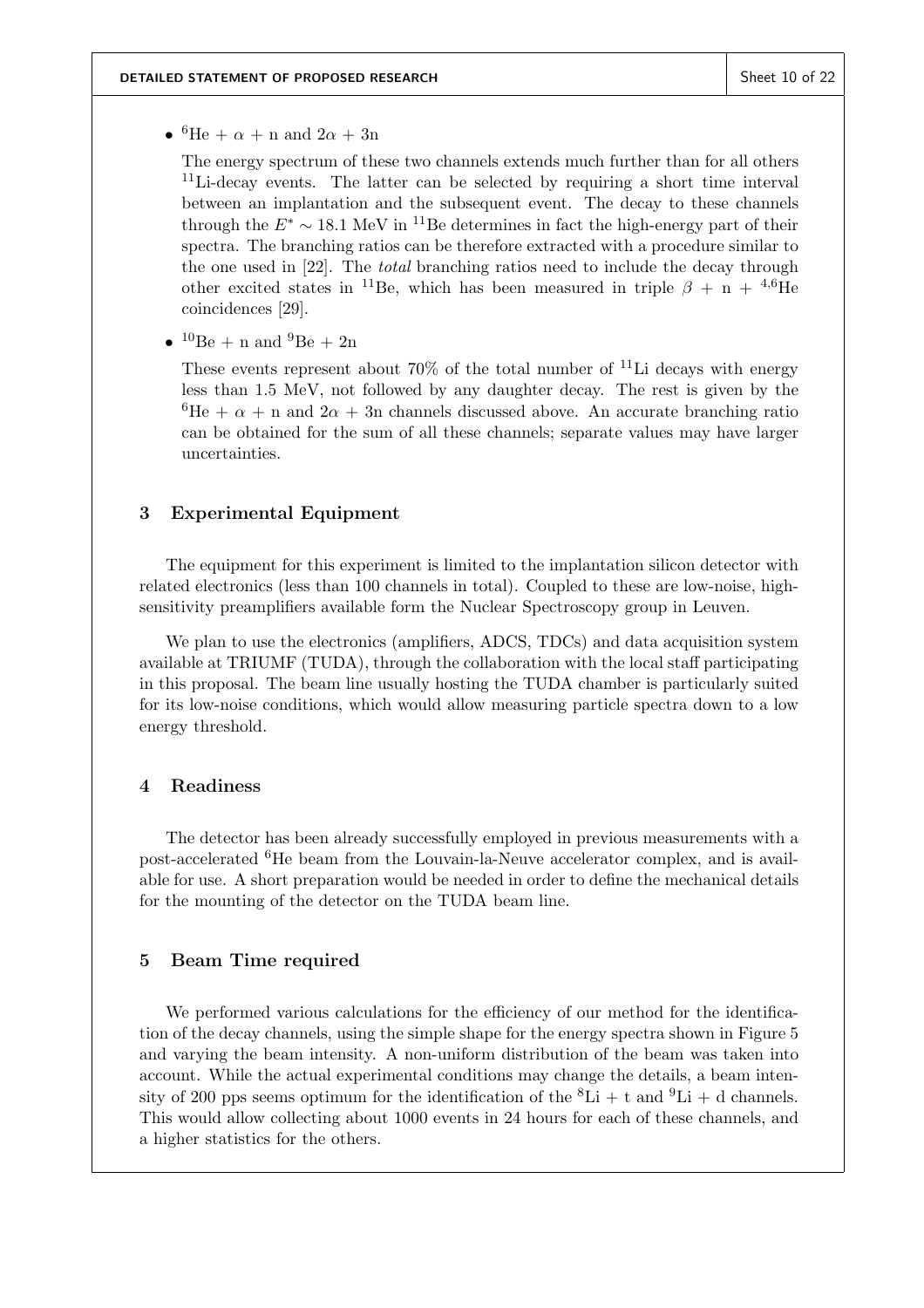We refer to the most difficult case, the  ${}^{9}Li + d$  channel. Taking into account background, within 12 hours the branching ratio can be determined with a precision of 10%. But a higher statistics is necessary to attain a good precision on the determination of the shape of the spectrum: about 2500 (background-free) events in the 0-2 MeV are necessary. Thus this measurement can be performed with  $8\ 12$ -hours shifts of  $^{11}$ Li beam on target. Note that, if a higher precision on other channels is desired, short runs with a higher beam intensity can provide the necessary statistics when no correlation with a daughter decay is required.

One shift is then devoted to the complementary measurements with  ${}^{8}$ Li and  ${}^{9}$ Li beams.

A certain amount of time should be foreseen for the development of the Li radioactive beams, which need be post-accelerated (for the first time in TRIUMF). This time is difficult to estimate, and we suggest that, were this proposal accepted, 4 shifts should be devoted to a production to be performed in advance, before the actual experiment. This will determine also the time needed for beam tuning during the experiment; for the time being, we estimate the latter in 1 shift.

The total beamtime requested is therefore 10 12-hour shifts for the experiment plus 4 12-hour shifts for a production test for the Li radioactive beams.

### 6 Data Analysis

The data analysis will be performed at the K.U.Leuven by R.R. and J.Po.; no other facilities are required at TRIUMF.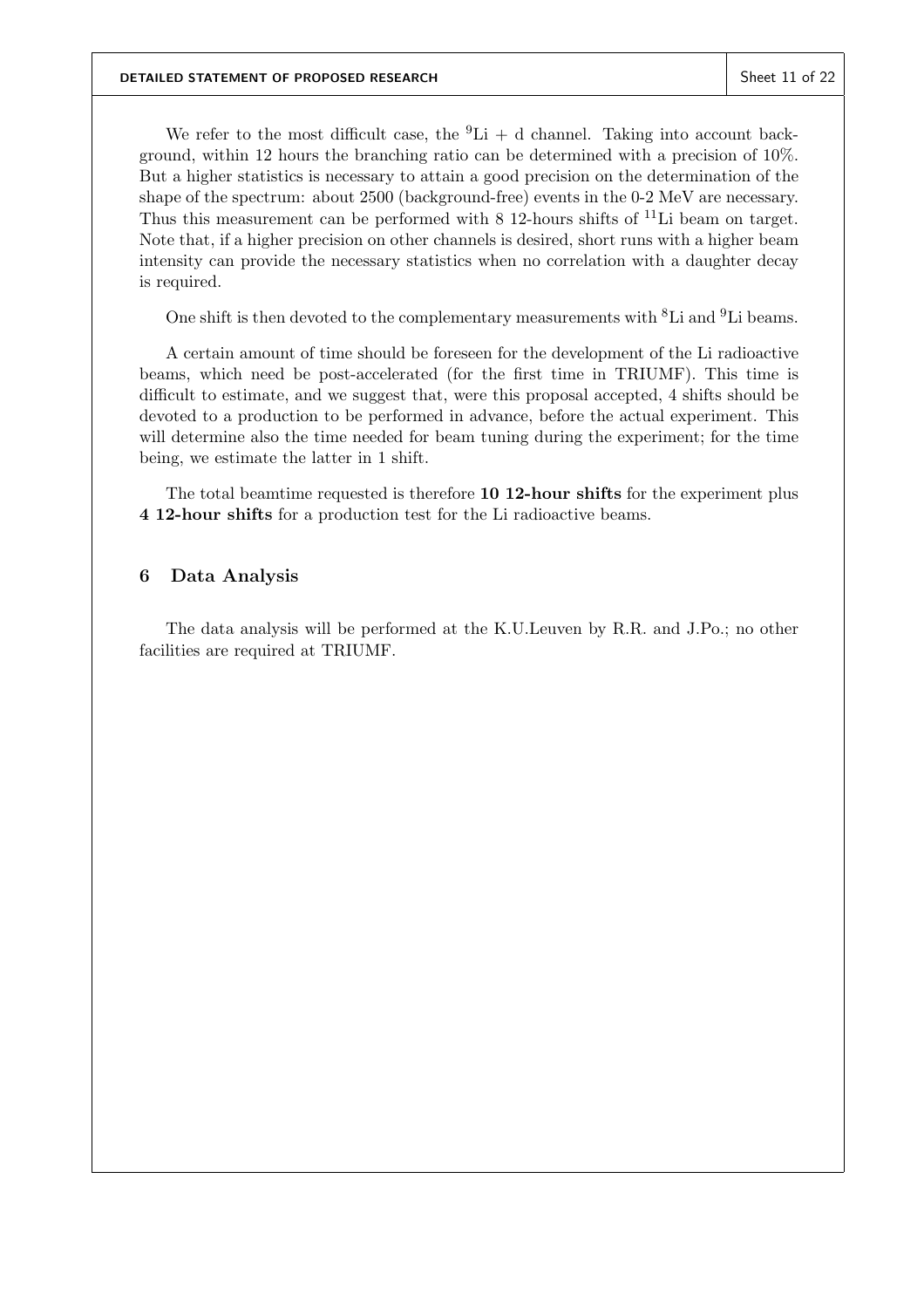#### References

- 1. I. Tanihata et al., Phys. Rev. Lett. 55 (1985) 2676.
- 2. P.G. Hansen and B. Jonson, Europhys. Lett. 4 (1987) 409.
- 3. I. Mukha et al., Nucl. Phys. A 616 (1997) 201c.
- 4. C. Détraz et al., J. Phys. (France) 41 (1980) L459.
- 5. T. Björnstad *et al.*, Nucl. Phys. A 359 (1981) 1.
- 6. M.J.G. Borge et al., Phys. Rev. C 55 (1997) R8.
- 7. N. Aoi et al., Nucl. Phys. A 616 (1997) 181c.
- 8. D.J Morrissey et al., Nucl. Phys. A 627 (1997) 222.
- 9. T. Suzuki and T. Otsuka, Phys. Rev. C 50 (1994) R555; T. Suzuki and T. Otsuka, Phys. Rev. C 56 (1997) 847.
- 10. R.E. Azuma et al., Phys. Rev. Lett. 43 (1979) 1652.
- 11. R.E. Azuma et al., Phys. Lett. 96B (1980) 31.
- 12. M. Langevin et al., Nucl. Phys. A366 (1981) 449.
- 13. M. Langevin et al., Phys. Lett. 146B (1984) 176.
- 14. I. Mukha et al., Phys. Lett. B 367 (1996) 65.
- 15. Y. Hirayama et al., Nucl. Phys. A 738 (2004) 201.
- 16. H.O.U. Fynbo, Nucl. Instr. Methods B 207 (2003) 275.
- 17. H.O.U. Fynbo et al., Nucl. Phys. A 736 (2004) 39.
- 18. F. Sarazin et al., Phys. Rev C 70 (2004) 31302R.
- 19. M.J.G. Borge et al., Z. Phys A 340 (1991) 255.
- 20. H. Sagawa, I. Hamamoto, and M. Ishihara, Phys. Lett. B 303 (1993) 215.
- 21. T. Nilsson, G. Nyman and K. Riisager, Hyp. Interact. 129 (2000) 67.
- 22. M.J.G. Borge et al., Nucl. Phys. A 613 (1997) 199.
- 23. K. Riisager et al., Phys. Lett. B 235 (1990) 31.
- 24. M.J.G. Borge et al., Nucl. Phys. A 560 (1993) 664.
- 25. D. Anthony et al., Phys. Rev. C 65 (2002) 034310.
- 26. M.V. Zhukov et al., Phys. Rev. C 52 (1995) 2461.
- 27. Y. Ohbayasi and Y. Suzuki, Phys. Lett. B 346 (1995) 223.
- 28. D. Smirnov et al., Nucl. Instr. Meth. A., in preparation.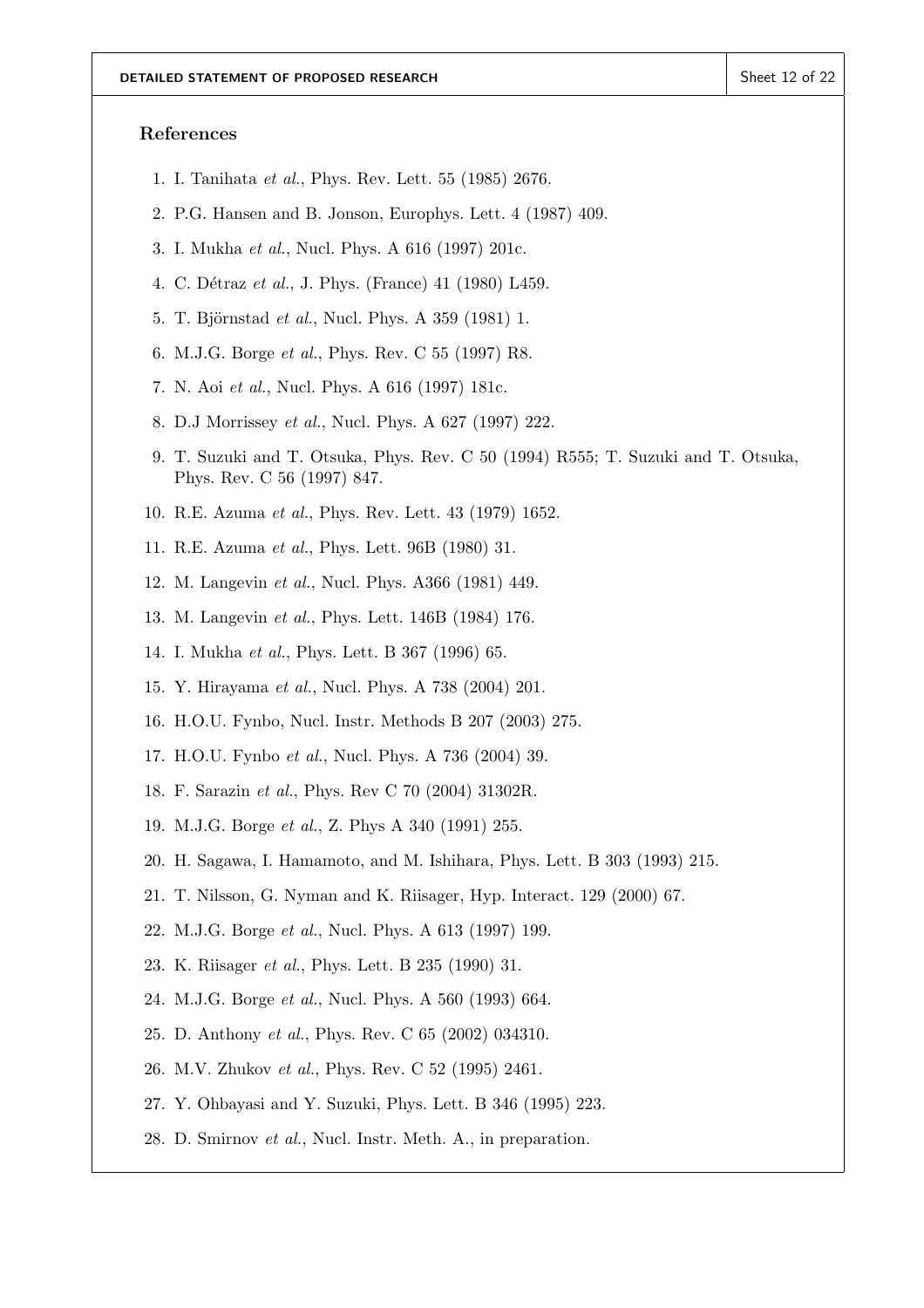- 29. I. Mukha et al., in ENAM98: Exotic Nuclei and Atomic Masses, AIP Conference Proceedings Vol. 455 (1998) 351.
- 30. J.F. Ziegler, J.P. Biersack, U. Littmark, The Stopping and Range of Ions in Solids, Pergamon Press, New York, 1985.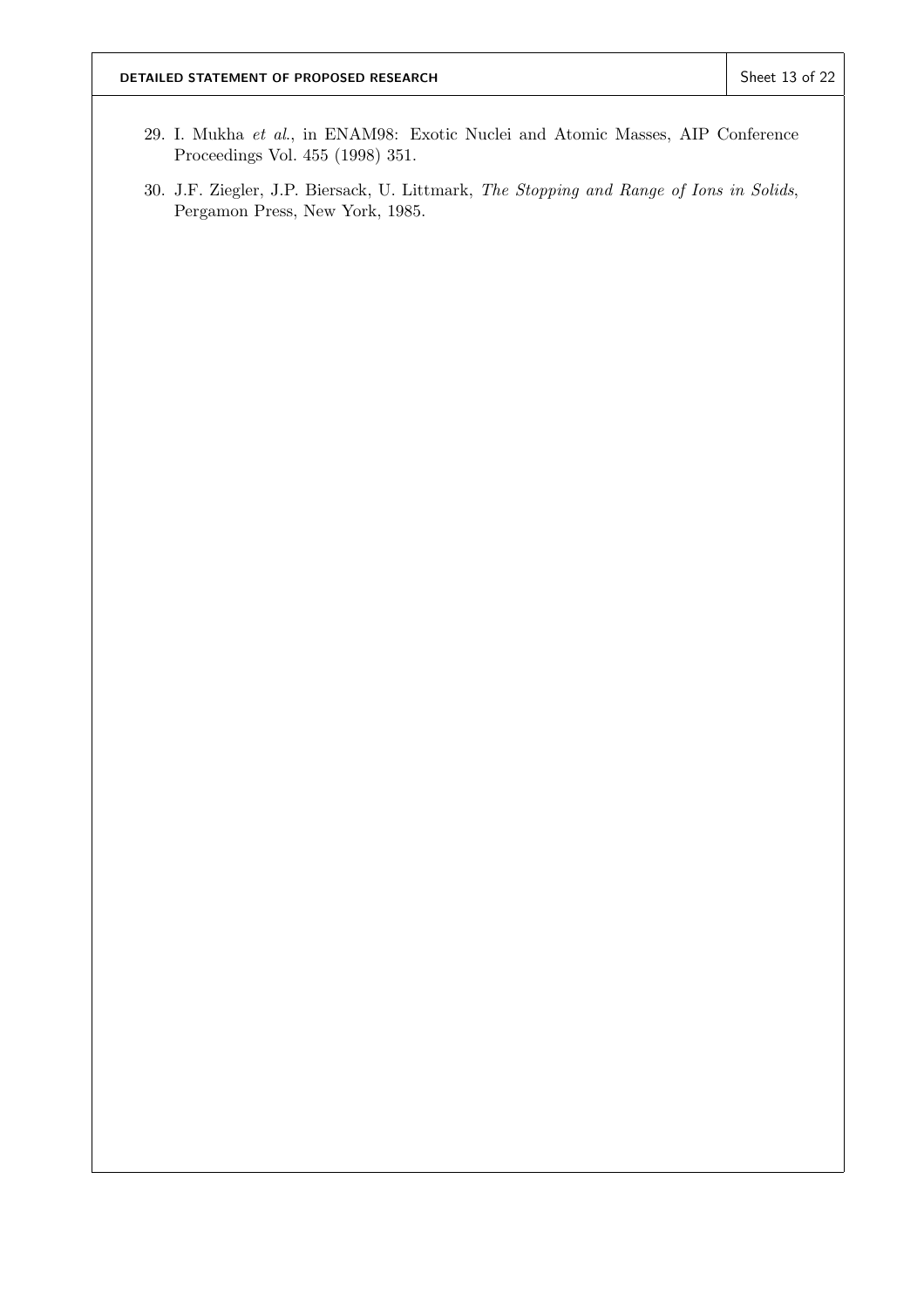

Fig. 1 <sup>11</sup>Li decay scheme, taken from [3]. The branching ratios are given in  $\%$ .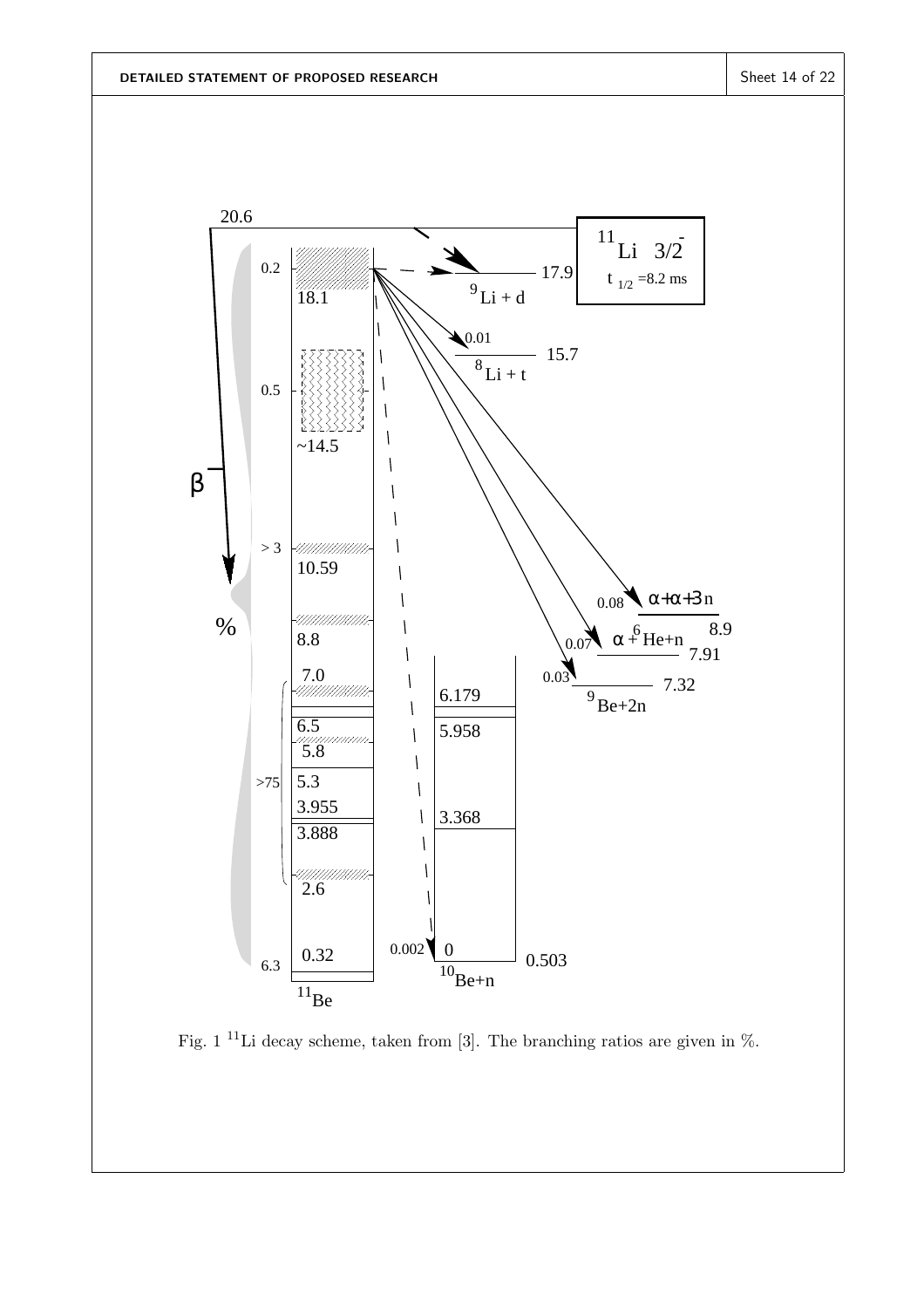

Fig. 3 (Left)  $\beta$ -particles emitted in a decay have a long range and, statistically, deposit only a limited amount of energy in a single pixel (defined by selecting events with only one signal on both detector sides). Heavy ions (a and b in the figure), on the other hand, have a short range and deposit their whole energy in the same pixel. (Right) The energy deposited by  $\beta$  particles is a statistical quantity, therefore its maximum depends on the number of actual decays. The figure shows the spectra measured for  ${}^{6}He(\circ)$  and  ${}^{18}Ne(\bullet)$ decays after more than  $10^8$  implantations [28]. The <sup>6</sup>He decay has a small branch  $(10^{-6})$ into  $\alpha + d$ , while the spectrum of <sup>18</sup>Ne is of pure  $\beta$  particles. The curves are the results of simulations.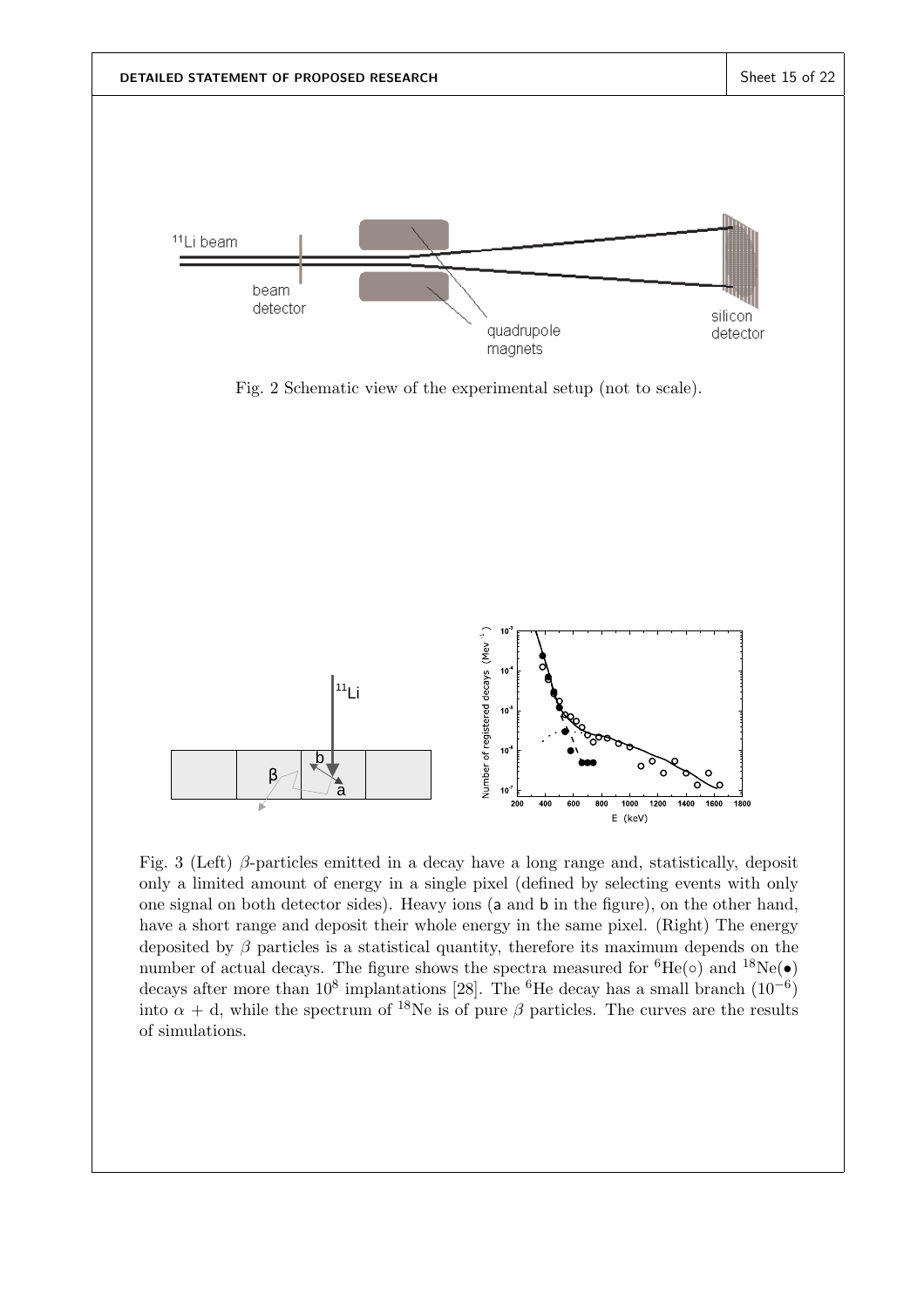

Fig. 4 Parameters of the decay channels of <sup>11</sup>Li and its unstable daughters <sup>11</sup>Be<sup>\*</sup>, <sup>10</sup>Be,  ${}^{6}$ He,  ${}^{8}$ Li and  ${}^{9}$ Li.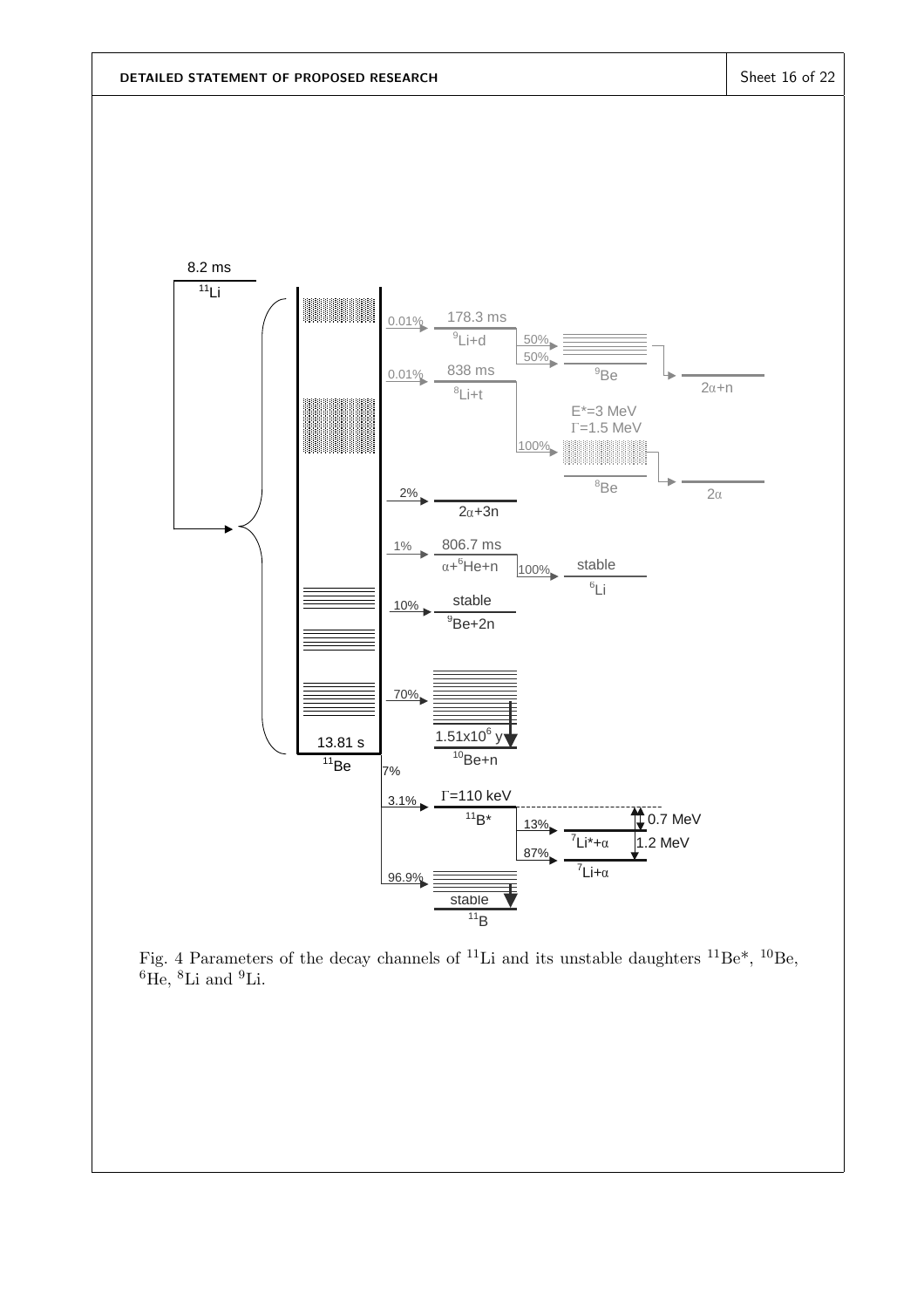

Fig. 5 Simple shapes for the spectra of ions emitted in the  $\beta$ -decay of <sup>11</sup>Li (a, b, and c) and its daughters (d) were assumed for the calculations for this measurement. The spectra are based on the measurements in [14,22]. Units are arbitrary, but within each panel the distributions are scaled according to the expected branching ratios.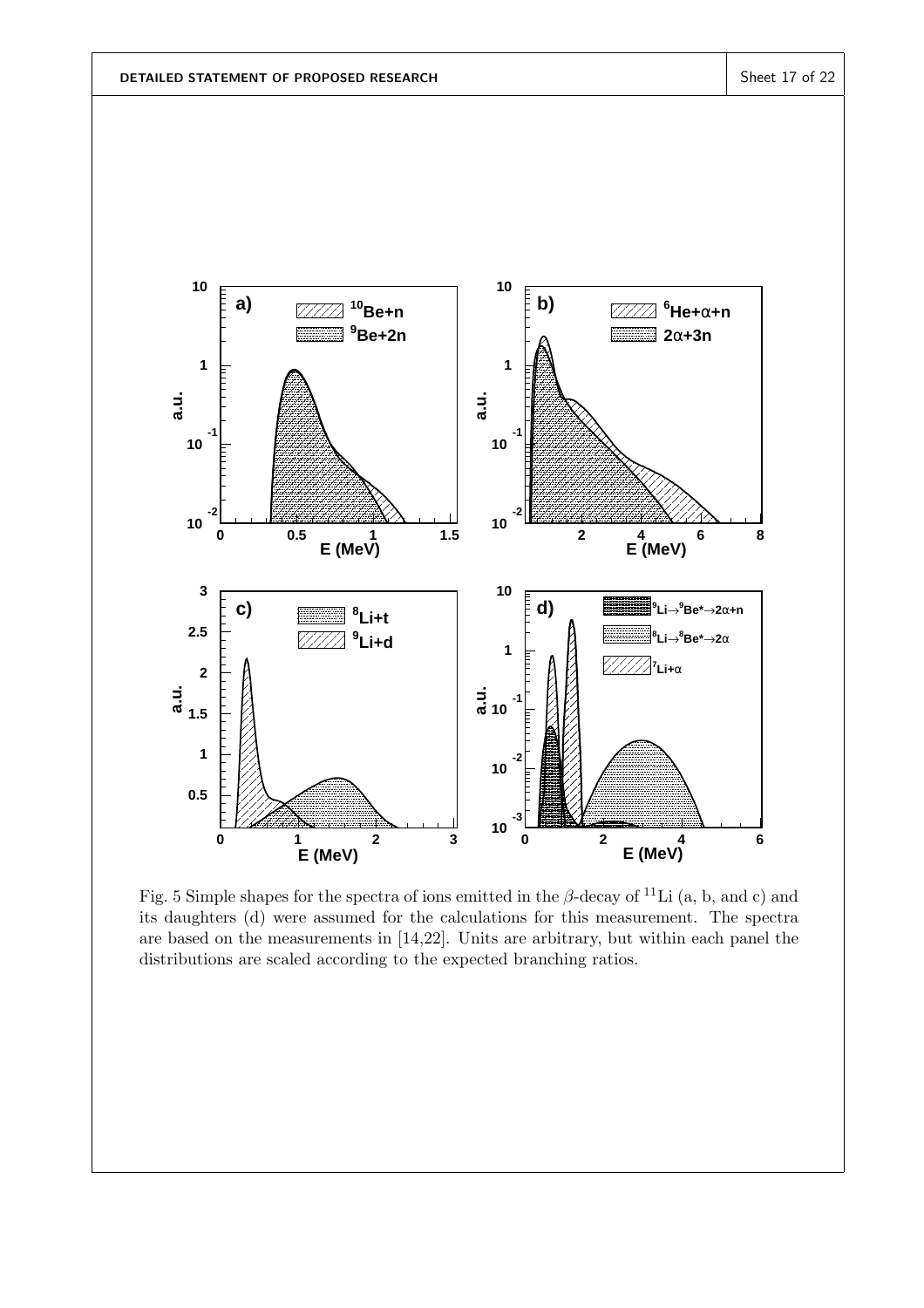Include publications in refereed journal over at least the previous 5 years.

- 1. A. Navin, V. Tripathi, Y. Blumenfeld, V. Nanal, C. Simenel, J. M. Casandjian, G. de France, R. Raabe, D. Bazin, A. Chatterjee, M. Dasgupta, S. Kailas, R. C. Lemmon, K. Mahata, R. G. Pillay, E. C. Pollacco, K. Ramachandran, M. Rejmund, A. Shrivastava, J. L. Sida, and E. Tryggestad Direct and compound reactions induced by unstable helium beams near the coulomb barrier Physical Review C: Nuclear Physics 70 (2004), p. 44601 (10 pages).
- 2. R. Raabe, J. L. Sida, J. L. Charvet, N. Alamanos, C. Angulo, J. M. Casadjan, S. Courtin, A. Drouart, D. J. C. Durand, P. Figuera, A. Gillibert, S. Heinrich, C. Jouanne, V. Lapoux, A. Lepine, A. Musumarra, L. Nalpas, D. Pierroutsakou, M. Romoli, K. Rusek, and M. Trotta No enhancement of fusion probability by the neutron halo of  ${}^{6}$ He Nature 431 (2004), pp. 823–826.
- 3. A. Di Pietro, P. Figuera, F. Amorini, C. Angulo, G. Cardella, S. Cherubini, T. Davinson, D. Leanza, J. Lu, H. Mahmud, M. Milin, A. Musumarra, A. Ninane, M. Papa, M. G. Pellegriti, R. Raabe, F. Rizzo, C. Ruiz, A. C. Shotter, N. Soic, S. Tudisco, and L. Weissman Reactions induced by the halo nucleus <sup>6</sup>He at energies around the coulomb barrier Physical Review C: Nuclear Physics 69 (2004), p. 44613 (9 pages).
- 4. V. Z. Goldberg, G. V. Rogachev, W. H. Trzaska, J. J. Kolata, A. Andreyev, C. Angulo, M. J. G. Borge, S. Cherubini, G. Chubarian, G. Crowley, P. Van Duppen, M. Gorska, M. Gulino, M. Huyse, P. Jesinger, K.-M. Kallman, M. Lattuada, T. Lonnroth, M. Mutterer, R. Raabe, S. Romano, M. V. Rozhkov, B. B. Skorodumov, C. Spitaleri, O. Tengblad, and A. Tumino Investigation of the  $\alpha$ -cluster structure of <sup>22</sup>Ne and <sup>22</sup>Mg Physical Review C: Nuclear Physics 69 (2004), p. 24602 (10 pages).
- 5. V. Z. Goldberg, W. H. Trzaska, G. Rogachev, J. J. Kolata, A. Andreev, C. Angulo, M. J. G. Borge, S. Cherubini, G. G. Chubarian, G. Crowley, A. Fomichev, M. Gorska, M. Gulino, M. S. Golovkov, M. Huyse, K. M. Kallman, M. Lattuada, T. Lonnroth, M. Mutterer, Y. T. Oganessian, R. Raabe, A. Rodin, S. Romano, M. Rozhkov, B. B. Skorodumov, R. S. Slepnev, C. Spitaleri, O. Tengblad, G. M. Ter-Akopian, A. Tumino, P. Van Duppen, and R. Wolski Recent results in the studies of nuclear structure by resonance scattering with radioactive beams Revista Mexicana de Fisica 49 (2003), pp. 124–129 Suppl. 4.
- 6. V. Z. Goldberg, W. H. Trzaska, G. Rogachev, J. J. Kolata, A. Andreev, C. Angulo, M. J. G. Borge, S. Cherubini, G. G. Chubarian, G. Crowley, A. Fomichev, M. Gorska, M. Gulino, M. S. Golovkov, M. Huyse, K. M. Kallman, M. Lattuada, T. Lonnroth, M. Mutterer, R. Raabe, A. Rodin, S. Romano, M. Rozhkov, B. B. Skorodumov, C. Spitaleri, O. Tengblad, G. M. Ter-Akopian, A. Tumino, P. Van Duppen, and R. Wolski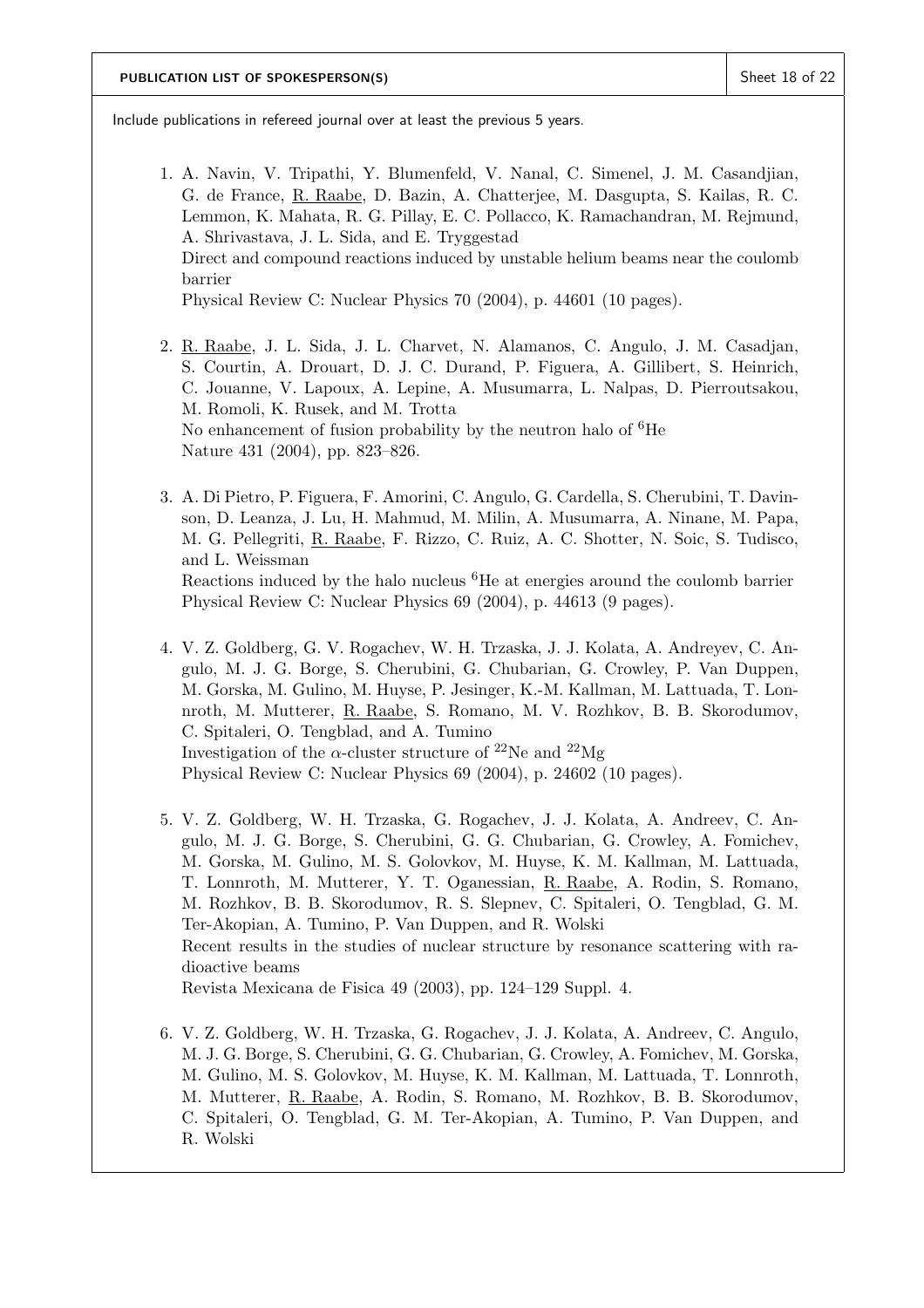New perspectives in the studies of resonance scattering Acta Physica Hungarica New Series - Heavy Ion Physics 18 (2003), pp. 215–222.

- 7. A. Di Pietro, P. Figuera, F. Amorini, C. Angulo, G. Cardella, S. Cherubini, T. Davinson, D. Leanza, J. Lu, H. Mahmud, M. Milin, A. Musumarra, A. Ninane, M. Papa, M. G. Pellegriti, R. Raabe, F. Rizzo, C. Ruiz, A. C. Shotter, N. Soic, and S. Tudisco Light-particle emission in the reaction  ${}^{6}$ He +  ${}^{64}$ Zn around the coulomb barrier Europhys. Lett. 64 (2003), pp. 309–315.
- 8. V. Lapoux, N. Alamanos, F. Auger, A. Drouart, A. Gillibert, C. Jouanne, G. Lobo, L. Nalpas, A. Obertelli, E. Pollacco, R. Raabe, F. Skaza, J.-L. Sida, D. Beaumel, E. Becheva, Y. Blumenfeld, F. Delaunay, L. Giot, E. Khan, A. Lagoyannis, A. Musumarra, P. Navratil, A. Pakou, P. Roussel-Chomaz, H. Savajols, J.-A. Scarpaci, S. Stepantsov, R. Wolski, and T. Zerguerras Structure of light exotic nuclei  $6.8$ He and  $10,11$ C from  $(p,p')$  reactions Nuclear Physics A 722 (2003), pp. 49c–54c.
- 9. R. Wolski, S. I. Sidorchuk, G. M. Ter-Akopian, A. S. Fomichev, A. M. Rodin, S. V. Stepantsov, W. Mittig, P. Roussel-Chomaz, H. Savajols, N. Alamanos, F. Auger, V. Lapoux, R. Raabe, Y. M. Tchuvil'sky, and K. Rusek Elastic scattering of  ${}^{8}$ He on  ${}^{4}$ He and 4n system Nuclear Physics A 722 (2003), pp. 55c–60c.
- 10. K. Rusek, N. Keeley, K. W. Kemper, and R. Raabe Dipole polarizability of  ${}^{6}$ He and its effect on elastic scattering Physical Review C: Nuclear Physics 67 (2003), p. 41604(R) (4 pages).
- 11. R. Raabe, A. Andreyev, M. Huyse, A. Piechaczek, P. Van Duppen, L. Weissman, A. Wöhr, C. Angulo, S. Cherubini, A. Musumarra, D. Baye, P. Descouvemont, T. Davinson, A. Di Pietro, A. M. Laird, A. Ostrowski, A. Shotter, L. I. Galanina, and N. S. Zelenskaya 2n-transfer contribution in the <sup>4</sup>He(<sup>6</sup>He,<sup>6</sup>He)<sup>4</sup>He cross section at  $E_{c.m.} = 11.6 \; MeV$ Physical Review C: Nuclear Physics 67 (2003), p. 44602 (6 pages).
- 12. K. Kruglov, A. Andreyev, B. Bruyneel, S. Dean, S. Franchoo, M. Gorska, K. Helariutta, M. Huyse, Y. Kudryavtsev, W. F. Mueller, N. V. S. V. Prasad, R. Raabe, K.-H. Schmidt, K. Van de Vel, P. Van Duppen, J. Van Roosbroeck, and L. Weissman Yields of neutron-rich isotopes around  $Z = 28$  produced in 30-MeV proton-induced fission of <sup>238</sup>U Eur. Phys. J. A 14 (2002), pp. 365–370.
- 13. R. Wolski, N. Alamanos, A. S. Fomichev, V. Lapoux, W. Mittig, Y. T. Oganessian, R. Raabe, A. M. Rodin, P. Roussel-Chomaz, S. I. Sidorchuk, S. V. Stepantsov, and G. M. Ter-Akopian Interaction of <sup>8</sup>He nuclei with  $\alpha$  particles and protons at a beam energy of 26 MeV/n Nuclear Physics A 701 (2002), pp. 29c–34c.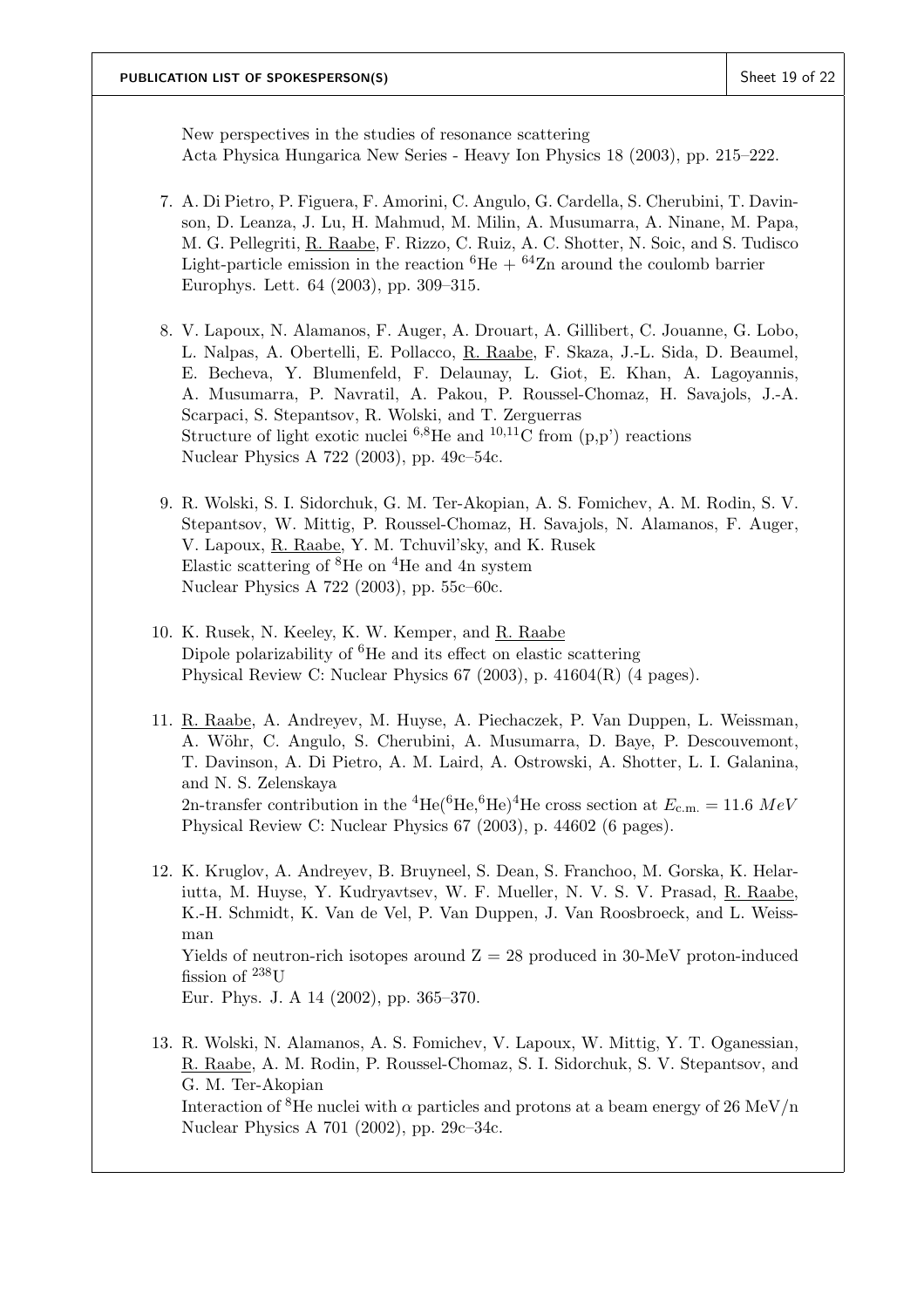- 14. K. Kruglov, A. Andreyev, B. Bruyneel, S. Dean, S. Franchoo, M. Huyse, Y. Kudryavtsev, W. F. Mueller, N. V. S. V. Prasad, R. Raabe, I. Reusen, K.-H. Schmidt, K. Van de Vel, P. Van Duppen, J. Van Roosbroeck, L. Weissman, and the ISOLDE Collaboration Production of neutron-rich copper isotopes in 30-MeV proton-induced fission of <sup>238</sup>U Nuclear Physics A 701 (2002), pp. 145c–149c.
- 15. R. Raabe, L. Weissman, A. Andreyev, C. Angulo, D. Baye, W. Bradfield-Smith, S. Cherubini, T. Davinson, P. Descouvemont, A. Di Pietro, M. Huyse, A. M. Laird, W. F. Mueller, A. Musumarra, A. Ostrowski, A. Piechaczek, A. Shotter, G. Terwagne, P. Van Duppen, and A. Wöhr Measurement of the  ${}^{4}He({}^{6}He, {}^{6}He)$ <sup>4</sup>He cross-section with a  ${}^{4}He$ -implanted Al target Nuclear Physics A 701 (2002), pp. 387c–393c.
- 16. Y. Kudryavtsev, B. Bruyneel, S. Franchoo, M. Huyse, J. Gentens, K. Kruglov, W. F. Mueller, N. V. S. V. Prasad, R. Raabe, I. Reusen, P. Van den Bergh, P. Van Duppen, J. Van Roosbroeck, L. Vermeeren, and L. Weissman The Leuven Isotope Separator On-Line Laser Ion Source Nuclear Physics A 701 (2002), pp. 465c–469c.
- 17. W.-P. Liu, M. Hellström, R. Collatz, J. Benlliure, L. Chulkov, D. Cortina-Gil, F. Farget, H. Grawe, Z. Hu, N. Iwasa, M. Pfützner, A. Piechaczek, R. Raabe, I. Reusen, E. Roeckl, G. Vancraeynest, and A. Wöhr Precise determination of  $^{40}$ Ti mass by measuring the  $^{40}$ Sc Isospin Analogue State Chinese Physics Letters 18 (2001), pp. 1449–1451.
- 18. S. Franchoo, H. Grawe, M. Huyse, K.-L. Kratz, K. Kruglov, Y. Kudryavtsev, W. F. Mueller, B. Pfeiffer, R. Raabe, I. Reusen, P. Van Duppen, J. Van Roosbroeck, L. Vermeeren, W. B. Walters, and A. Wöhr Monopole migration in  $^{69,71,73}$ Cu observed from β-decay of laser-ionized  $^{68-74}$ Ni Physical Review C: Nuclear Physics 64 (2001), p. 54308 (13 pages).
- 19. P. Figuera, A. Di Pietro, F. Amorini, C. Angulo, G. Cardella, S. Cherubini, T. Davinson, J. Lu, H. Mahmud, M. Milin, A. Musumarra, A. Ninane, A. Ostrowski, M. Papa, G. Pappalardo, M. G. Pellegriti, R. Raabe, F. Rizzo, C. Ruiz, A. C. Shotter, N. Soic, and S. Tudisco Fusion reaction studies with RIBs and possible experimental techniques Progress in Particle and Nuclear Physics 46 (2001), pp. 317–318.
- 20. J. L. Sida, N. Alamanos, C. Daniel, V. Lapoux, M. Trotta, A. Andreyev, F. Auger, D. L. Balabanski, C. Borcea, N. Coulier, A. Drouart, D. J. C. Durand, G. Georgiev, A. Gillibert, J. D. Hinnefeld, M. H. C. Jouanne, A. Lepine, A. Lumbroso, F. Marie, A. Musumarra, G. Neyens, S. Ottini, R. Raabe, S. Ternier, P. Van Duppen, K. Vyvey, C. Volant, and R. Wolski Sub-barrier fusion with the  ${}^{6}$ He halo nucleus Nuclear Physics A 685 (2001), pp. 51c–59c.
- 21. L. Weissman, R. Raabe, M. Huyse, G. Koops, H. Pattyn, G. Terwagne, and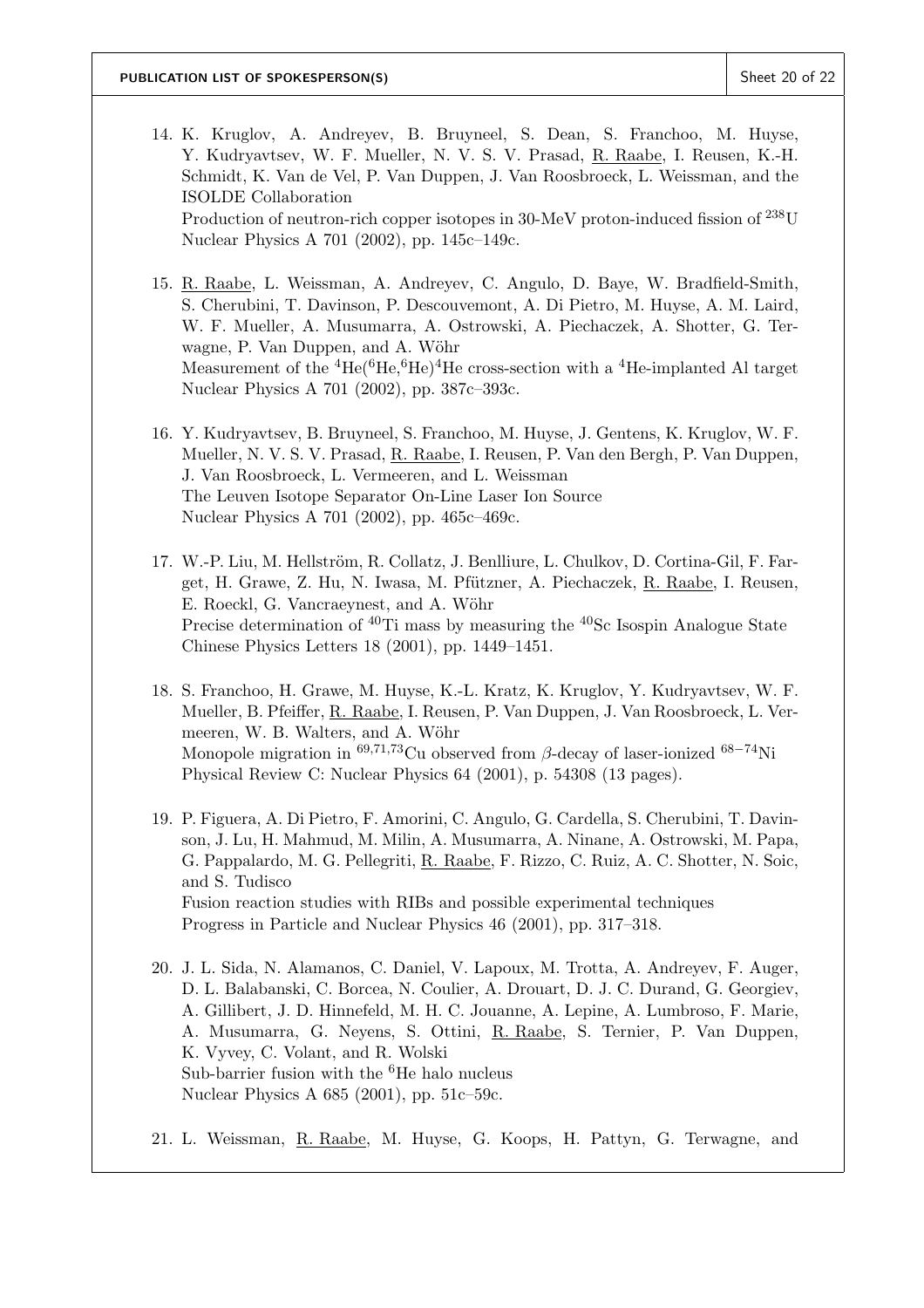P. Van Duppen An implanted <sup>4</sup>He target for experiments with radioactive beams Nuclear Instruments & Methods in Physics Research, Section B: Beam Interactions with Materials and Atoms 170 (2000), pp. 266–275.

- 22. W. F. Mueller, B. Bruyneel, S. Franchoo, M. Huyse, J. Kurpeta, K. Kruglov, Y. Kudryavtsev, N. V. S. V. Prasad, R. Raabe, I. Reusen, P. Van Duppen, J. Van Roosbroeck, L. Vermeeren, L. Weissman, Z. Janas, M. Karny, T. Kszczot, A. Plochocki, K.-L. Kratz, B. Pfeiffer, H. Grawe, U. Köster, P. Thirolf, and W. B. Walters  $β$  decay of <sup>66</sup>Co, <sup>68</sup>Co, and <sup>70</sup>Co
	- Physical Review C: Nuclear Physics 61 (2000), p. 54308 (12 pages).
- 23. M. Trotta, J. L. Sida, N. Alamanos, A. Andreyev, F. Auger, D. L. Balabanski, C. Borcea, N. Coulier, A. Drouart, D. J. C. Durand, G. Georgiev, A. Gillibert, J. D. Hinnefeld, M. Huyse, C. Jouanne, V. Lapoux, A. Lepine, A. Lumbroso, F. Marie, A. Musumarra, G. Neyens, S. Ottini, R. Raabe, S. Ternier, P. Van Duppen, K. Vyvey, C. Volant, and R. Wolski Large enhancement of the sub-barrier fusion probability for a halo nucleus Physical Review Letters 84 (2000), pp. 2342–2345.
- 24. W. F. Mueller, B. Bruyneel, S. Franchoo, H. Grawe, M. Huyse, U. Koster, K.-L. Kratz, K. Kruglov, Y. Kudryavtsev, B. Pfeiffer, R. Raabe, I. Reusen, P. Thirolf, P. Van Duppen, J. Van Roosbroeck, L.Vermeeren, W. B. Walters, and L. Weissman Magicity of the <sup>68</sup>Ni semidouble-closed-shell nucleus probed by Gamow-Teller decay of the odd-A neighbors Physical Review Letters 83 (1999), pp. 3613–3616.
- 25. R. Raabe, A. Piechaczek, A. Andreyev, D. Baye, W. Bradfield-Smith, S. Cherubini, T. Davinson, P. Descouvemont, A. Di Pietro, W. Galster, M. Huyse, A. M. Laird, J. McKenzie, W. F. Mueller, A. Ostrowski, A. Shotter, P. Van Duppen, and A. Wöhr Elastic 2n-transfer in the  ${}^{4}$ He $({}^{6}$ He, ${}^{6}$ He) ${}^{4}$ He scattering Physics Letters B 458 (1999), pp. 1–7.
- 26. I. Reusen, A. Andreyev, J. Andrzejewski, N. Bijnens, S. Franchoo, M. Huyse, Y. Kudryavtsev, K. Kruglov, W. F. Mueller, A. Piechaczek, R. Raabe, K. Rykaczewski, J. Szerypo, P. Van Duppen, L. Vermeeren, J. Wauters, and A. Wöhr  $\beta$ -decay study of <sup>54,55</sup>Ni produced by an element-selective laser ion source Physical Review C: Nuclear Physics 59 (1999), pp. 2416–2421.
- 27. L. Weissman, A. Andreyev, B. Bruyneel, S. Franchoo, M. Huyse, K. Kruglov, Y. Kudryavtsev, W. F. Mueller, R. Raabe, I. Reusen, P. Van Duppen, J. Van Roosbroeck, L. Vermeeren, U. Köster, K. L. Kratz, B. Pfeiffer, P. Thirolf, and W. B. Walters β decay of  ${}^{67}Co$ Physical Review C: Nuclear Physics 59 (1999), pp. 2004–2008.
- 28. L. Weissman, J. Van Roosbroeck, K. Kruglov, A. Andreyev, B. Bruyneel, S. Fran-